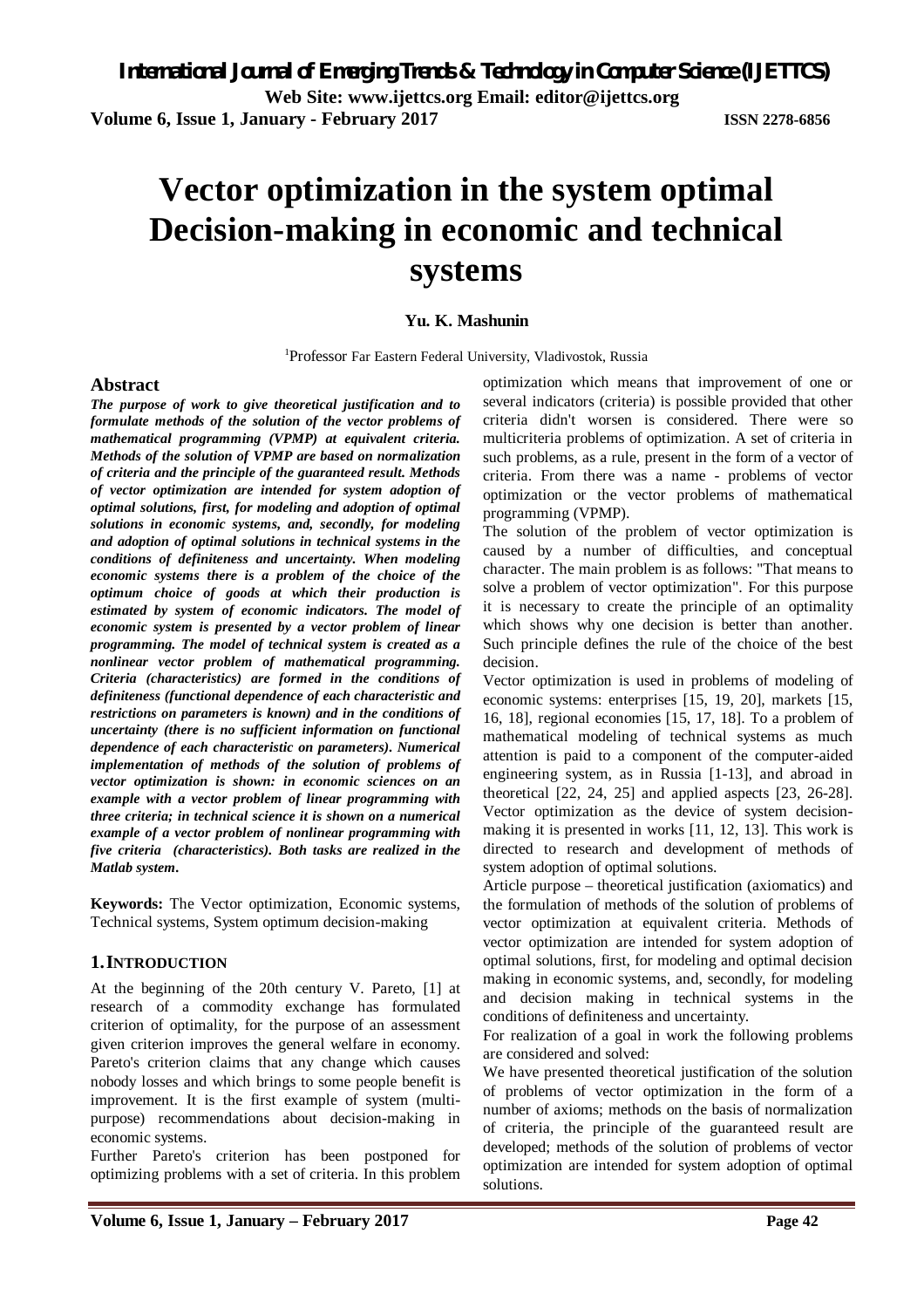## **Volume 6, Issue 1, January - February 2017 ISSN 2278-6856**

When modeling economic systems there is a problem of the choice of the optimum choice of goods at which their production is estimated by system of economic indicators. The model of economic system is presented by a vector problem of linear programming.

The model of technical system is formulated in the form of a vector problem of mathematical programming. On the basis of the developed model we conduct research, modeling and we choose optimum parameters of technical systems. Such direction of researches considerably reduces terms of design and increases quality of the created technical systems. The choice of optimum parameters on some system of characteristics it is shown on a numerical example with five criteria (characteristics), realized in the Matlab system.

### **2. Vector optimization with equivalent criteria**

### **2.1 The problem vector optimization**

The vector problem of mathematical programming is the standard problem of mathematical programming having some set of criteria which in total represent a vector of criteria. Distinguish uniform and non-uniform VPMP.

*Uniform VPMP* of maximizing (minimization) is a vector task which each criterion is directed to maximizing (minimization). *Non-uniform VPMP* are a vector task at which the set of criteria is shared into two subsets (vector) of criteria – maximizing and minimization respectively, i.e. non-uniform VPMP are an association of two types of uniform tasks. According to these definitions we will present a vector problem of mathematical programming with non-uniform criteria [4, 7, 8-10, 14] in the form:

$$
Opt F(X) = \{ \max F_1(X) = \{ \max f_k(X), k = \overline{1, K_1} \},
$$
\n
$$
\min F_2(X) = \{ \min f_k(X), k = \overline{1, K_2} \},
$$
\n(2)\nG(X) ≤ B, X≥0, (3)

where  $X = \{x_j, j = \overline{1, N}\}\$  - a vector of material variables, Ndimensional Euclidean space of  $R^N$ , (designation  $j=1, N$ is equivalent to  $j=1,...,N$ ;

 $F(X)$  - a vector function (vector criterion),  $F(X) = {f_k(X)}$ ,  $k=1, K$  }. The set *K* consists of sets of  $K_1$  a component of maximizing and  $K_2$  of minimization;  $K = K_1 \cup K_2$  therefore we enter the designation the operation "*opt*" including *max* and *min*;  $F_1(X) = \{f_k(X), k=1, K_1\}$  - vector criterion of maximizing,  $K_1$  – number of criteria, and  $K_1 = 1, K_1$  - a set of indexes of criterion;  $K_2 = \overline{K_1 + 1, K} = \overline{K_2}$  - vector criterion of minimization.  $K_1 \cup K_2 = K$ ,  $K_1 \subset K$ ,  $K_2 \subset K$ .

 $G(X) \leq B$ ,  $X \geq 0$  - standard restrictions,  $g_i(X) \leq b_i$ ,  $i=1,...,M$  where  $b_i$  - a set of real numbers, and  $gi(X)$  are assumed continuous and convex.

 $S = \{X \in \mathbb{R}^N \mid X \geq 0, G(X) \leq B\} \neq \emptyset$  - the set of admissible points set by restrictions (3) isn't empty and represents a compact.

### **2.2 Axiomatic of vector optimization with equivalent criteria**

The At present, theoretical studies and methods of solving vector optimization problems are held in the following directions - methods of solving vector problems based on criteria convolution; methods using restrictions on criteria; goal programming methods; methods based on searching for compromise decision and on humanmachine decision making procedures. To analyze the listed methods, we compare the results of solving the test example by these methods with the method based on criteria normalization and the principle of guaranteed result [4, pp. 9-15].

*Definition 1.* (*Definition of a relative assessment of criterion*).

In a vector problem  $(1)-(3)$  we will enter designation:

$$
\lambda_k(X) = \frac{f_k(X) \cdot f_k^o}{f_k^* - f_k^o} , \ \forall k \in \mathbf{K}
$$

 $\lambda_k(X)$  is the relative estimate of a point  $X \in S$  *k*-th criterion;

 $f_k(X)$  - *k*-th criterion at the point  $X \in S$ ;  $f_k^*$  - value of the *k*th criterion at the point of optimum  $X_k^*$ , obtained in vector problem (1)-(3) of individual *k*-th criterion;  $f_k^0$  is the worst value of the *k*-th criterion (antioptimum) at the point  $X_k^0$ <sup>o</sup> (Superscript 0 - zero) on the admissible set *S* in vector problem (1)-(3); the task at *max* (1), (3) the value of  ${f}_{k}^{\rm{0}}$ <sup>0</sup> is the lowest value of the *k*-th criterion  $f_k^0 = \min_{X \in S} f_k(X)$  $\forall k \in \mathbf{K}_1$  and task min  $f_k^0$  is the greatest:  $f_k^0 = \max_{X \in S} f_k(X)$  $\forall k \in \mathbf{K}$ . The relative estimate of the  $\lambda_k(\mathbf{X})$ ,  $\forall k \in \mathbf{K}$  is first, measured in relative units; secondly, the relative assessment of the  $\lambda_k(X)$   $\forall k \in K$  on the admissible set is changed from zero in a point of *X* <sup>0</sup>:  $\forall k \in K$ 

 $X \rightarrow X_k^c$ lim  $\lambda_k(X)=0$ , to the unit at the point of an optimum of

$$
X_k^*:\forall k\in K \ \lim_{X\to X_k^*}\lambda_k(X)=1, \ \text{ i.e. } \ \forall k\in K \ \ 0\leq \lambda_k(X)\ \leq 1, \ X\in S.
$$

*T*his allows the comparison criteria, measured in relative units, among themselves by joint optimization.

**Axiom 1.** (*About equality and equivalence of criteria in an admissible point of vector problems of mathematical programming*)

In of vector problems of mathematical programming two criteria with the indexes  $k \in K$ ,  $q \in K$  shall be considered as equal in  $X \in S$  point if relative estimates on *k*-th and *q*-th to criterion are equal among themselves in this point, i.e.  $\lambda_k(X) = \lambda_q(X)$ , *k*,  $q \in K$ . We will consider criteria equivalent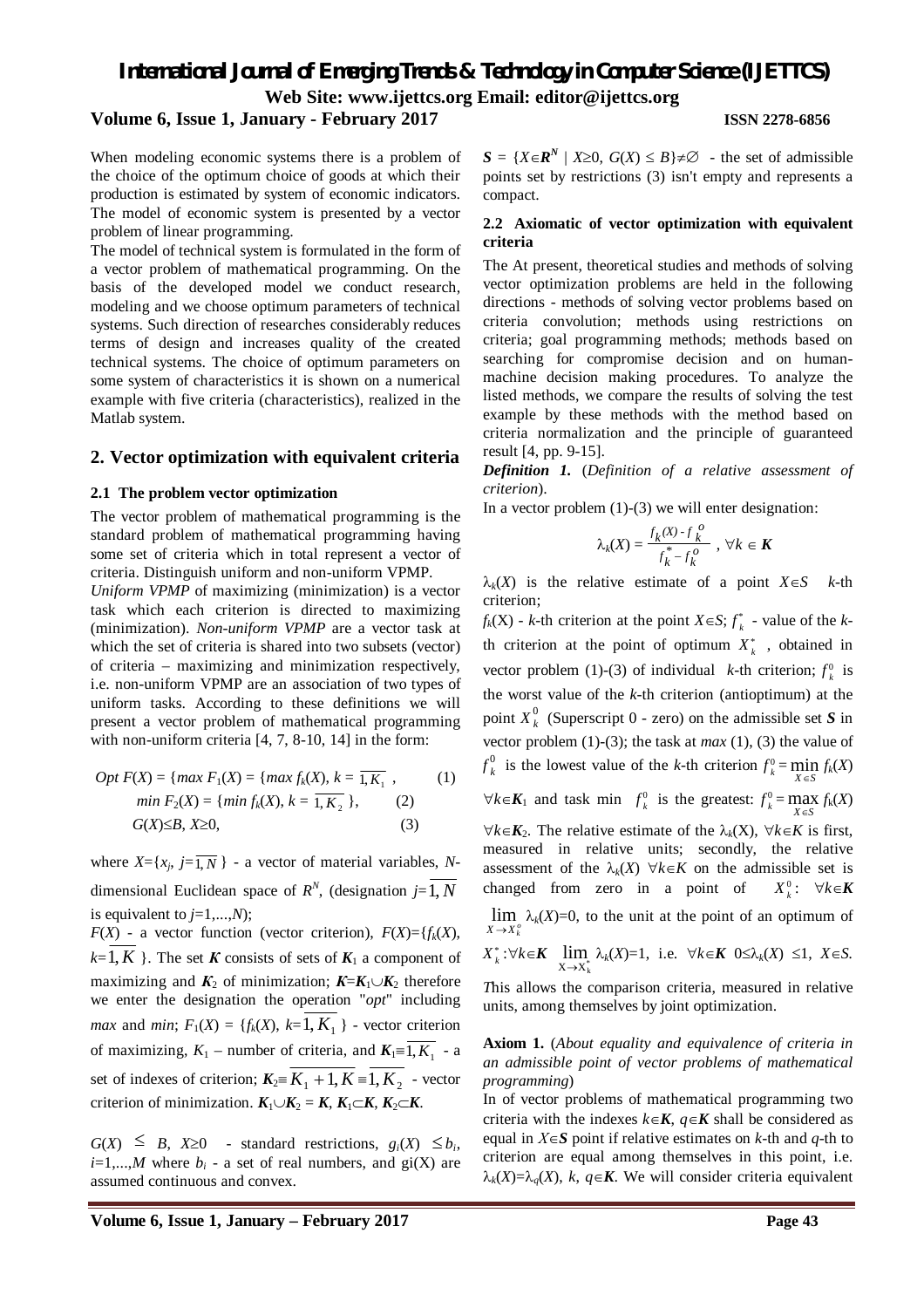## **Volume 6, Issue 1, January - February 2017 ISSN 2278-6856**

in vector problems of mathematical programming if in  $X \in S$  point when comparing in the numerical size of relative estimates of  $\lambda_k(X)$ ,  $k = \overline{1, K}$ , among themselves, on each criterion of  $f_k(X)$ ,  $k = \overline{1, K}$ , and, respectively, relative estimates of  $\lambda_k(X)$ , isn't imposed conditions about priorities of criteria.

*Definition 2. (Definition of a minimum level among all relative estimates of criteria*). The relative level  $\lambda$  in a vector problem represents the lower assessment of a point of *X* $\in$ *S* among all relative estimates of  $\lambda_k$ (*X*),  $k = 1, K$ :

$$
\forall X \in S \ \lambda \leq \lambda_k(X), \ k = \overline{1, K} \ , \tag{4}
$$

the lower level for performance of a condition (4) in an admissible point of  $X \in S$  is defined by a formula

$$
\forall X \in S \quad \lambda = \min_{k \in K} \lambda_k(X). \tag{5}
$$

Ratios (4) and (5) are interconnected. They serve as transition from operation (5) of definition of min to restrictions (4) and vice versa.

The level  $\lambda$  allows to unite all criteria in a vector problem one numerical characteristic of  $\lambda$  and to make over her certain operations, thereby, carrying out these operations over all criteria measured in relative units. The level  $\lambda$ functionally depends on the  $X \in S$  variable, changing *X*, we can change the lower level -  $\lambda$ . From here we will formulate the rule of search of the optimum decision.

*Definition 3.* (*The principle of an optimality with equivalent criteria*).

The vector problem of mathematical programming at equivalent criteria is solved, if the point of  $X^{\circ} \in S$  and a maximum level of  $\lambda^{\circ}$  (the top index o - optimum) among all relative estimates such that is found

$$
\lambda^{\circ} = \max_{X \in S} \min_{k \in K} \lambda_k(X). \tag{6}
$$

Using interrelation of expressions (4) and (5), we will transform a maximine problem (6) to an extreme problem

$$
\lambda^{o} = \max_{X \in S} \lambda,
$$
\n(7)  
\n
$$
\lambda \le \lambda_{k}(X), k = \overline{1, K}.
$$
\n(8)

The resulting problem  $(7)-(8)$  let's call the  $\lambda$ -problem.

 $\lambda$ -problem (7)-(8) has (N+1) dimension, as a consequence of the result of the solution of  $\lambda$ -problem (7)-(8) represents an optimum vector of  $X^{\circ} \in \mathbb{R}^{N+1}$ ,  $(N+1)$  which component an essence of the value of the  $\lambda^o$ , i.e.  $X^o = \{x_1^o\}$  $\frac{0}{1}$ ,  $x_2^0$  $\frac{1}{2}$ , ...,  $x_N^o$ ,  $x_{N+1}^o$ , thus  $x_{N+1}^o = \lambda^o$ , and  $(N+1)$  a component of a vector of  $X^o$  selected in view of its specificity.

The received a pair of  $\{\lambda^o, X^o\} = X^o$  characterizes the optimum solution of  $\lambda$ -problem (7)-(8) and according to vector problem of mathematical programming (1)-(3) with the equivalent criteria, solved on the basis of normalization of criteria and the principle of the guaranteed result. We will call in the optimum solution of  $X^o = \{X^o, \lambda^o\}$ ,  $X^o$  - an optimal point, and  $\lambda^o$  - a maximum level. An important result of the algorithm for solving vector problems (1)-(3) with equivalent criteria is the following theorem.

*Theorem 1*. (*The theorem of two most contradictory criteria in a vector problem of mathematical programming with equivalent criteria*).

In convex vector problems of mathematical programming at the equivalent criteria which is solved on the basis of normalization of criteria and the principle of the guaranteed result, in an optimum point of  $X^o = \{ \lambda^o, X^o \}$  two criteria are always - denote their indexes  $q \in K$ ,  $p \in K$ (which in a sense are the most contradiction of the criteria  $k = \overline{1, K}$ ), for which equality is carried out:

$$
\lambda^o = \lambda_q(X^o) = \lambda_p(X^o), \, q, \, p \in \mathbf{K}, \, X \in S,\tag{9}
$$

and other criteria are defined by inequalities:

$$
\lambda^o \leq \lambda_k(X^o) \quad \forall k \in \mathbf{K}, \, q \neq p \neq k. \tag{10}
$$

### **2.3 Mathematical algorithm of the solution of a vector problem with equivalent criteria**

For the solution of vector problems of mathematical programming (1)-(3) the methods based on axiomatics of normalization of criteria and the principle of the guaranteed result [4, 15] are offered. Methods follow from an axiom 1 and the principle of an optimality 1. We will present in the form of a number of steps:

### *Algorithm of the solution of a vector problem (1)-(3) with equivalent criteria.*

**Step 1.** The problem (1)-(3) by each criterion separately is solved, i.e. for  $\forall k \in K_1$  is solved at the maximum, and for  $\forall k \in K_2$  is solved at a minimum. As a result of the decision we will receive:

 $X_k^*$  $\bar{k}$  - an optimum point by the corresponding criterion,  $k=\overline{1,K}$ :

$$
f_k^* = f_k(X_k^*)
$$
 – the criterion size *k*-th in this point,  $k = \overline{1, K}$ .

*Step 2***.** We define the worst value of each criterion on *S*:  $f_k^0$  $k<sub>k</sub>$ ,  $k=1, K$ . For what the problem (1)-(3) for each criterion of  $k=\overline{1,K}$  1 on a minimum is solved:  $f_k^0$  $K_{k}^{0}$  =min  $f_{k}(X)$ ,  $G(X) \leq B, X \geq 0, k=1, K$ <sub>1</sub>.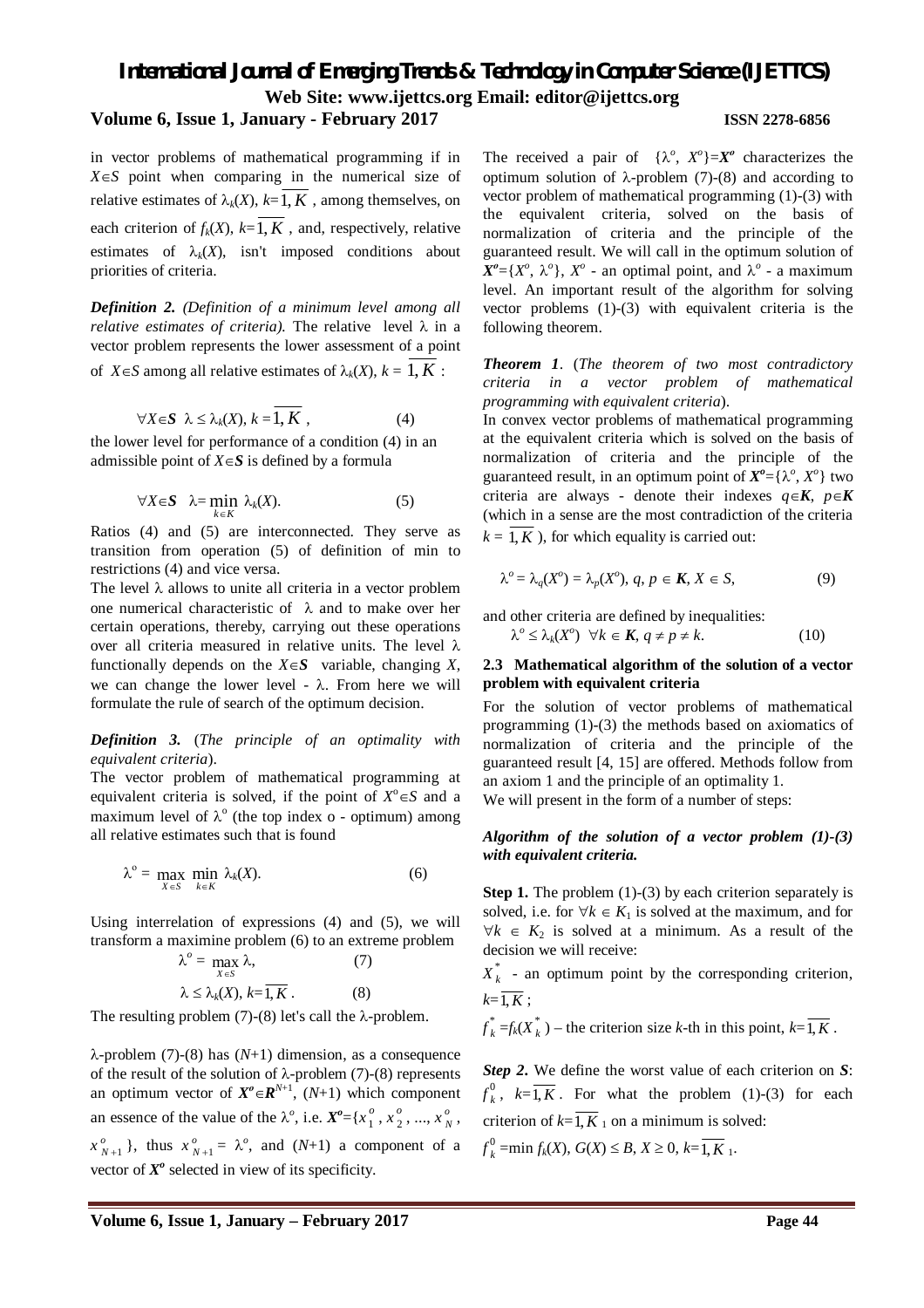## **Volume 6, Issue 1, January - February 2017 ISSN 2278-6856**

The problem (1)-(3) for each criterion on a maximum is solved:  $f_k^0$  $f_k^0$  = max  $f_k(X)$ ,  $G(X) \le B$ ,  $X \ge 0$ ,  $k=1$ ,  $K_2$ .

As a result of the decision we will receive:  $X^0_{\ k}$  $k<sup>0</sup> = {x_j, j=1, N}$  - an optimum point by the corresponding criterion,  $k = \overline{1, K}$ ;  $f_k^0$  $\frac{0}{k}$  =  $f_k(X)$  $\binom{0}{k}$  – the criterion size *k*-th a point,  $X_k^0$  $k^0$ ,  $k=1, K$ .

*Step 3***.** The analysis of a set of points, optimum across Pareto, for this purpose in optimum points of  $X^* = \{X_k^*\}$ *k* ,  $k=\overline{1,K}$  } are defined sizes of criterion functions of  $F(X^*) = \{f_q(X) \}_{k=1}^{\infty}$  $k$ ),  $q=1, K$ ,  $k=1, K$  } and relative estimates

$$
\lambda(X^*) = \{\lambda_q(X_k^*), q = \overline{1, K}, k = \overline{1, K}\},
$$

$$
\lambda_k(X) = \frac{f_k(X) \cdot f_k^o}{f_k^* - f_k^o}, \forall k \in K:
$$

$$
F(X^*) = \begin{vmatrix} f_1(X_1^*, \dots, f_k(X_1^*)) \\ \dots \\ f_1(X_k^*, \dots, f_k(X_k^*) \end{vmatrix}, \lambda(X^*) = \begin{vmatrix} \lambda_1(X_1^*, \dots, \lambda_k(X_1^*)) \\ \dots \\ \lambda_1(X_k^*, \dots, \lambda_k(X_k^*) \end{vmatrix}.
$$
(11)

As a whole on a problem of accordance with  $\alpha \forall k \in K$  the relative assessment of  $\lambda_k(X)$ ,  $k=\overline{1,K}$  lies within  $0 \leq \lambda_k(X) \leq 1, \ \forall k \in \mathbf{K}$ .

*Discussion*. In general on a problem (1)-(3) relative assessment of  $\forall k \in \mathbf{K}$  lies within  $0 \leq \lambda_k(X) \leq 1$ ,  $\forall k \in \mathbf{K}$ . Relative estimates of the optimum points  $X^* = \{X_k^*,$  $k = \overline{1, K}$  } (on matrix diagonal  $\lambda(X^*)$ ) are equal to unit:  $\lambda_k(X_k^*)=1, k=1, K$ .

It is required to find such point of  $X^{\circ}$  at which relative estimates of  $\lambda_k(X^o)$ ,  $k = \overline{1, K}$ ,  $k =$  were closest to unit.

The step 4 is directed to the solution of this problem.

*Step 4*. Creation of the  $\lambda$ -problem.

Creation of  $\lambda$ -problem is carried out in two stages: initially built the maximine problem of optimization with the normalized criteria which at the second stage will be transformed to the standard problem of mathematical programming called  $\lambda$ -problem.

For construction maximine a problem of optimization we use definition - relative level  $\forall X \in S$   $\lambda = \min_{k \in K} \lambda_k(X)$ .

The bottom  $\lambda$  level is maximized on  $X \in S$ , as a result we will receive a maximine problem of optimization with the normalized criteria.

$$
\lambda^{o} = \max_{x} \min_{k} \lambda_{k}(X), G(X) \leq B, X \geq 0. \tag{12}
$$

At the second stage we will transform a problem (12) to a standard problem of mathematical programming:

$$
\lambda^o = \max \lambda, \qquad \longrightarrow \qquad \lambda^o = \max \lambda, \qquad (13)
$$

$$
\lambda \cdot \lambda_k(X) \leq 0, k = \overline{1, K}, \rightarrow \lambda \cdot \frac{f_k(X) \cdot f_k^{\circ}}{f_k^* - f_k^{\circ}} \leq 0, k = \overline{1, K}, (14)
$$

 $G(X) \leq B, X \geq 0, \longrightarrow G(X) \leq B, X \geq 0,$  (15)

where the vector of unknown of *X* has dimension of *N*+1:  $X = \{\lambda, x_1, \ldots, x_N\}$ Step 5. Solution of  $\lambda$ -problem.

 $\lambda$ -problem (13)-(15) is a standard problem of convex programming and for its decision standard methods are used.

As a result of the solution of  $\lambda$ -problem it is received:

 $X^o = \{ \lambda^o, X^o \}$  - an optimum point;

 $f_k(X^o)$ ,  $k = \overline{1, K}$  - values of the criteria in this point; *k*(*X o*  $f_k(X^o)$  -  $f_k^o$ 

$$
\lambda_k(X^o) = \frac{f_k(X^o) - f_k^o}{f_k^* - f_k^o}, \ k = 1, K \text{ - sizes of relative estimates;}
$$

 $\lambda^{\circ}$  - the maximum relative estimates which is the maximum bottom level for all relative estimates of  $\lambda_k(X^o)$ , or the guaranteed result in relative units,  $\lambda^{\circ}$  guarantees that all relative estimates of  $\lambda_k(X^o)$  more or are equal  $\lambda^o$  in  $X^o$  point to  $\lambda^o$ ,

$$
\lambda_k(X^{\circ}) \ge \lambda^{\circ}, k = \overline{1, K} \text{ or } \lambda^{\circ} \le \lambda_k(X^{\circ}), k = \overline{1, K}, X^{\circ} \in S,
$$
 (16)

and according to the theorem the 2 [4, 15] point of  $X^o = \{ \lambda^o, x_1, \ldots, x_N \}$  is optimum across Pareto.

*Discussion*. In total we have presented in sections 1.1, 1.2, 1.3 "*Methodology of system modeling to base of a problem of vector optimization*" and adoptions of the optimal solution at equivalent criteria. Numerical implementation of methodology of system modeling is presented in sections: economic and technical.

## **3.ECONOMIC SCIENCE. VECTOR OPTIMIZATION SYSTEM FOR OPTIMAL DECISION MAKING IN ECONOMIC SYSTEM**

## **3.1 A problem of vector optimization in economic systems**

In work [19] the analysis of the main economic problems characterizing economic theories of development of firm is carried out. All of them are connected with focus of activity and according to behavior of firm in society. The analysis has shown that further development is connected with the theory of plurality of the purposes which recognizes from the fact that the firm has not one purpose (profit, sales volume, growth), and several (system) is more whole. Developing this direction, in work the numerical model of development of economy of firm to which development pay much attention in Russia and abroad [15 - 20] is constructed.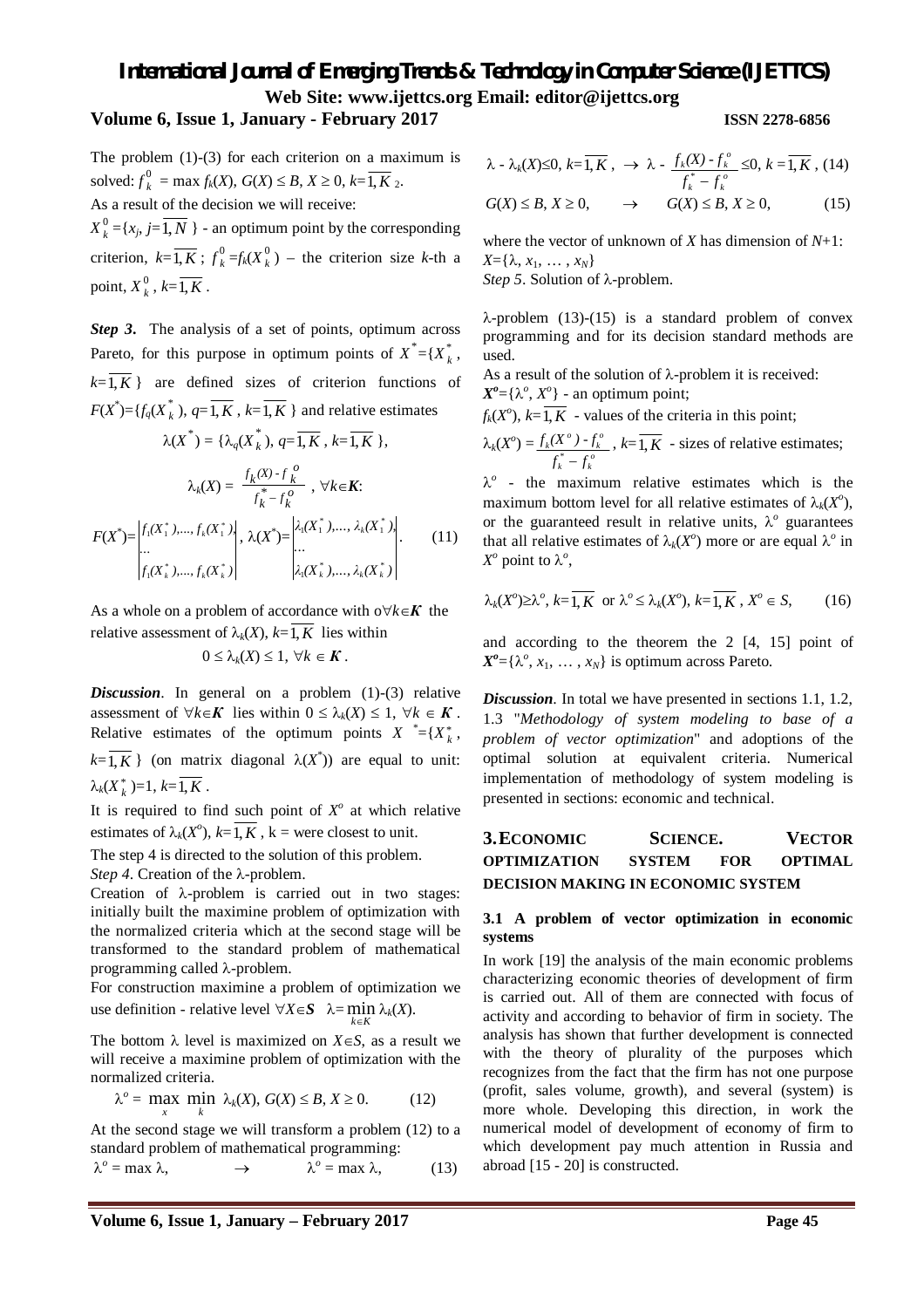## **Volume 6, Issue 1, January - February 2017 ISSN 2278-6856**

We will show creation of mathematical model of formation of the annual plan for the enterprises of small and medium business. Economic indicators are considered when forming a vector of variables, criterion and restrictions which are imposed on functioning of firm. The assessment of activity of the enterprise is characterized by a certain set of economic indicators. Focus of such enterprise is reflected in mathematical model in a look by a vector problem of linear programming:

*opt*  $F(X(t)) = \{$ 

$$
F_1(X(t)) = \{ \max f_k(X(t)) \equiv \sum_{j=1}^N c_j^k x_j(t), k = \overline{1, K}_1 \}, \quad (17)
$$

$$
F_2(X(t)) = \{ \min f_k(X(t)) \equiv \sum_{j=1}^N c_j^k x_j(t), \ k = \overline{1, K}_2 \} \}, \qquad (18)
$$

$$
\sum_{j=1}^{N} a_{ij}(t)x_{j}(t) \leq b_{i}(t), i = \overline{1, M},
$$
\n(19)

$$
\sum_{j=1}^{N} c_i a_{ij}(t) x_j(t) \ge b_k(t), \ k \in K, \ x_j(t) \le u_j(t), \ j = \overline{1, N}, \tag{20}
$$

where  $F(X(t))$  - vector criterion at which the subset of economic indicators (criteria) of  $K_1$  is required to be maximized, and  $K_2$  - to minimize;  $X = \{x_i(t), i = \overline{1, N}\}$  – a vector of variables, everyone a component of which defines quantity of *j*- th of a type of the products included in the plan;  $c \frac{k}{l}$  $\frac{1}{i}$  - economic indicator of *k*-th of a type of  $k=\overline{1,K}$ , *j*- th of a type of production characterizing unit which should be received as it is possible (to maximize) above, the sales volume,  $c^1$  $j = p_j^1$  $\frac{1}{j}$ , profit of  $c_j^2$  $\frac{2}{j} = p^2$ *j* ,  $c^3$  $\frac{3}{j}$  = *p*<sup> $\frac{d\phi}{j}$ </sup>  $j^{\text{loop}}$  value added can concern to them. Similarly for criteria of minimization of  $k=\overline{1,K}$  2.

For the solution of a vector problem of linear programming (17)-(20) the methods based on normalization of criteria and the principle of the guaranteed result which algorithm of the decision is given.

### **3.2 The production plan of the enterprise with criteria of maximizing sales, profits, value added**

The problem of formation of the production plan of firm of small business is considered. The plan of the enterprise is submitted by two variables  $x_1$ ,  $x_2$  that allows to show geometrical interpretation of results of the decision.

Creation of model of the production plan of the enterprise it is representable in three stages: the analysis of basic data and statement in the form of a vector problem of linear programming; the solution of VPLP at equivalent criteria; analysis of results, acceptance of a final decision.

### **3.2.1 Problem definition of the production plan**

*It is given*. The enterprise turns out uniform products of two types,  $N=2$ . By production of products one resource (materials) *M*=1 is used.

We will designate:  $c^1$ *j* - market price of production of a unit of production of *j*-th of a look,  $j = 1,2, c<sub>i</sub>$  $\frac{2}{i}$  - the profit got by firm from sale of a unit of production of *j*-th of a look,  $j = 1,2$ ;  $a_{ij}$  – the consumption rate of resources shows what quantity of units of *i*-th of a resource necessary at production units of production of *j*-th of a look. In total *aij* represent a technological matrix of production which numerical values are presented in tab. 1. In her potential opportunities of the enterprise for everyone of types of the resources  $b_i$ ,  $i =1$ , and also economic indicators are specified: the income  $c^1$ *j* , profit *с* 2  $\int_a^2$  and a value added *c*<sup>3</sup> *j* from realization of unit of a product of each look.

*It is required to define* the production plan of the enterprise which includes indicators according to the nomenclature (by types of products) and on volume, i.e. how many products of the corresponding type of a product the enterprise that the income, the profit and a gross value added at their realization was should make as it is possible above, and it is less expense. We have to make mathematical model of a task and solve it.

|  |             | <b>Table 1</b> Expenses of resources and operational |
|--|-------------|------------------------------------------------------|
|  | performance |                                                      |

|                                           | Costs                |       | of Possibili        |
|-------------------------------------------|----------------------|-------|---------------------|
| Look                                      | resources of ties of |       |                     |
| <b>Resources</b>                          |                      |       | one product firm on |
|                                           | Look                 |       | Look resource       |
|                                           | ı                    | 2     | s                   |
| Income from a unit of 20                  |                      | 120   | Тo                  |
| production $c^1$ , $j=1,2$                |                      |       | maximiz             |
|                                           |                      |       | e                   |
| Resources (kg.) $a_i = \{a_1, a_2\}$      | 4                    | 5.    | $b = 120$           |
| Cost of unit of the c1j resource $2.5$    |                      | 2.5   |                     |
| (rub) $c_{1i}$                            |                      |       |                     |
| Processing of unit of the 1.25            |                      | 21.3  |                     |
| resource (rub) $c_{2i}$ – (salary)        |                      |       |                     |
| Prime cost of unit of $a 3.75$            |                      | 23.8  |                     |
| resource $c_i = c_{1i} + c_{2i}$ (rub)    |                      |       |                     |
| Prime cost of a unit of 15                |                      | 119   |                     |
| production $p_i = c_j * a_j$ (rub)        |                      |       |                     |
| Profit $c^2 = c^1 - p_i$ , j=1,2          | 5                    | 1.    | To                  |
|                                           |                      |       | maximiz             |
|                                           |                      |       | е                   |
| Value added $c^3 = c^1 - c_{1i}$ , 17.5   |                      | 117.5 | <b>To</b>           |
| $i=1.2$                                   |                      |       | maximiz             |
|                                           |                      |       | e                   |
| Demand for production $u_i = \{u_1, 28\}$ |                      | 20    |                     |
| $ u_2\rangle$                             |                      |       |                     |
| Output                                    | $x_I$                | $x_2$ | To define           |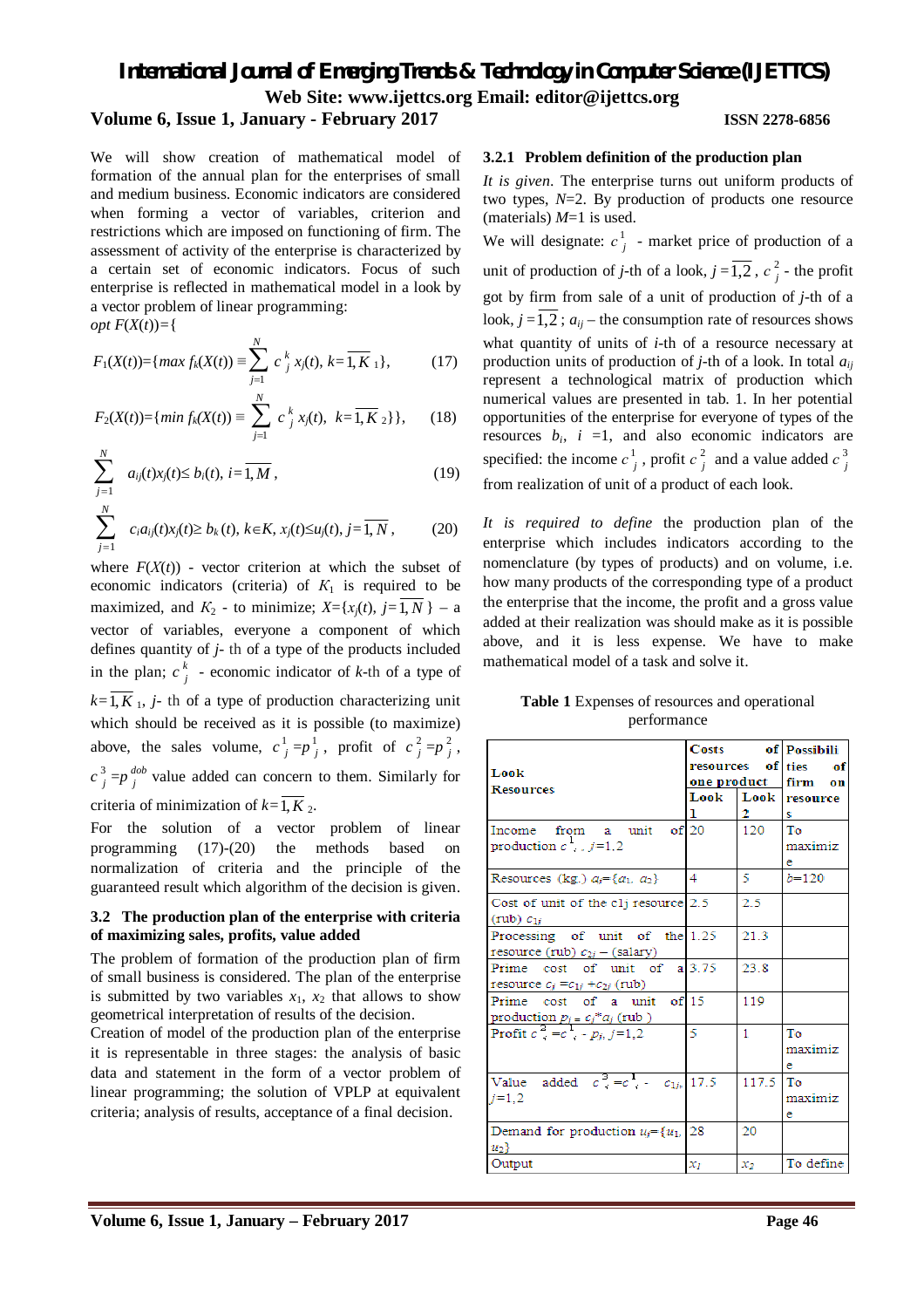**Web Site: www.ijettcs.org Email: editor@ijettcs.org** 

## **Volume 6, Issue 1, January - February 2017 ISSN 2278-6856**

### **3.2.2 Creation of mathematical model of the production plan**

As the unknown we will accept  $x_1$  – the quantity of products of the first look made at the enterprise is similar to  $x_2$  - quantity of units of the second look. For production of such quantity of products it will be required to spend  $4x_1 + 5x_2 \le 120$  materials,  $x_1 \ge 0$ ,  $x_2 \ge 0$ .

The income from realization will make  $f_1(X) = 20x_1 +$ 120 $x_2$ , similar to profit:  $f_2(X) \equiv (5x_1 + 1x_2)$  and gross value added of  $f_3(X) \equiv (17.5x_1 + 117.5x_2)$ .

The purpose of the producer to gain income, profit and a gross value added from production and sale of products as above taking into account restrictions on material resources is possible. From here the target orientation can be expressed by means of a vector problem of linear programming (VPLP):

$$
opt F(X) = \{ \max f_1(X) \equiv (20x_1 + 120x_2), \tag{21}
$$

$$
max f_2(X) \equiv (5x_1 + 1x_2), \tag{22}
$$

 $max f_3(X) \equiv (17.5x_1 + 117.5x_2)$ , (23)

at restrictions:  $4x_1 + 5x_2 \le 120$ , (24)

 $x_1 \leq 28$ ,  $x_2 \leq 20$ ,  $x_1 \geq 0$ ,  $x_2 \geq 0$ . (25)

Restrictions of the VPLP (21)-(25) are graphically shown in figure 1.

In VPLP the following is formulated: it is required to find the non-negative solution of  $x_1$ ,  $x_2$ , in system of inequalities (24)-(25) it at which the functions  $f_1(X)$ ,  $f_2(X)$ ,  $f_3(X)$  accept the greatest possible value.

The linear  $f_1(X)$ ,  $f_2(X)$  and  $f_3(X)$  functions which maximum is required to be defined together with system of inequalities (24)-(25) form mathematical model of the annual plan of the enterprise (an initial task). For the solution of a vector problem of linear programming (21)- (25) the methods based on normalization of criteria and the principle of the guaranteed result with equivalent criteria and with the set criterion priority presented in [15 -20] are used



**Figure 1.** Restrictions, results of the solution of VPLP (21)-(25) [12]

### **3.2.3 The solution of VPLP at equivalent criteria in the Matlab system**

For the solution of a vector problem of linear programming (21)-(25) we will create basic data in the *Matlab* system.

cvec = [-20.0 - 120.0; % Sales volume

- 5.0 - 1.0; % profit Volume

 - 17.5 - 117.5] % Volume of a gross value added  $a = [4, 5.]$  % matrix of linear restrictions

$$
b = [120]
$$
\n
$$
b = [120]
$$
\n
$$
b = [120]
$$
\n
$$
a = 0.51
$$
\n
$$
b = 0.51
$$
\n
$$
b = 0.51
$$
\n
$$
b = 0.51
$$
\n
$$
c = 0.51
$$
\n
$$
d = 0.51
$$
\n
$$
d = 0.51
$$
\n
$$
d = 0.51
$$
\n
$$
d = 0.51
$$
\n
$$
e = 0.51
$$
\n
$$
f = 0.51
$$
\n
$$
g = 0.51
$$
\n
$$
h = 0.51
$$
\n
$$
i = 0.51
$$
\n
$$
i = 0.51
$$
\n
$$
i = 0.51
$$
\n
$$
i = 0.51
$$
\n
$$
i = 0.51
$$
\n
$$
i = 0.51
$$
\n
$$
i = 0.51
$$
\n
$$
i = 0.51
$$
\n
$$
i = 0.51
$$
\n
$$
i = 0.51
$$
\n
$$
i = 0.51
$$
\n
$$
i = 0.51
$$
\n
$$
i = 0.51
$$
\n
$$
i = 0.51
$$
\n
$$
i = 0.51
$$
\n
$$
i = 0.51
$$
\n
$$
i = 0.51
$$
\n
$$
i = 0.51
$$
\n
$$
i = 0.51
$$
\n
$$
i = 0.51
$$
\n
$$
i = 0.51
$$
\n
$$
i = 0.51
$$
\n
$$
i = 0.51
$$
\n
$$
i = 0.51
$$
\n
$$
i = 0.51
$$
\n
$$
i = 0.51
$$
\n
$$
i = 0.51
$$
\n
$$
i = 0.51
$$
\n
$$
i = 0.51
$$
\n $$ 

Aeq= []; beq= [] % restriction like equality

lb= [0 0]; ub=[28 20]; % a vector of restrictions for variables

*The algorithm of the solution of VPLP* (21)-(25) is represented sequence of steps.

*Step* 1. Decision on each criterion.

1) The decision on the first criterion (21), (i.e. the model 2a [18] of the maximum sales volume is realized): [*x1max,f1max*]*=linprog*(*cvec(1,:),a,b,Aeq,beq,lb,ub*)

where expression in brackets (…) are basic data, expression in square brackets [...] results of the decision *x1max* - a vector of optimum values of variables (an optimum point) by the first criterion; *f1max* – the size of criterion function in this point:

 $X_1^* = x1$  *max* = { $x_1$  = 28.0,  $x_2$  = 1.6};  $f_1^* = f1$  *max* = -141.6.

2) The decision on the second criterion (22), (i.e. model 1 [18] – receiving the maximum profit is realized):

[*x*2*max*,*f*2*max*]=*linprog*(*cvec*(2,:),*a*,*b*,*Aeq*,*beq*,*lb,ub*)

 $X_{2}^{*} = x2max = \{x_1 = 5.0, x_2 = 20.0\}, f_{2}^{*} = f2max = -2500.$ 

3) The decision on the third criterion (23), (i.e. model 5 [18] - the maximum gross value added - the Japanese model is realized):

[*x*3*max*,*f*3*max*]*=linprog*(*cvec*(3,:),*a*,*b*,*Aeq*,*beq*,*lb*,*ub*)

 $X_3^* = x3max = \{x_1 = 5.0, x_2 = 20.0\}, f_3^* = f3max = -2437.5.$ 

The received points of an optimum of  $X_i^* = x1$  *max*,

 $X_2^* = x2max$ ,  $X_3^* = x3max$  are shown in figure 1, at the same time to  $X^*_{2} = X^*_{3}$ .

*Step* 2. The worst point of an optimum is determined by each criterion (anti-optimum) by multiplication of criterion by minus unit.

Decision on the first criterion (22):

[*x1min,f1min*]*=linprog*(-1\**cvec(1,:),a,b,Aeq,beq,lb,ub*) where *x1min* - a vector of optimum values of variables (anti-optimum); *f1min* – the size of criterion function in this point:  $X_1^0 = xImin = \{x_1=0, x_2=0\}; f_1^0 = fImax = 0.$ 

Similarly by the second and third criterion:

 $X_2^0 = x2min = \{x_1 = 0.0, x_2 = 0.0\}, f_2^0 = f2min = 0.$  $X^0_3$  $\frac{0}{3}$  = *x*3*min* = {*x*<sub>1</sub> = 0.0, *x*<sub>2</sub> = 0.0}, *f*<sup>0</sup><sub>3</sub>  $j_{3}^{0} = f3min = 0.$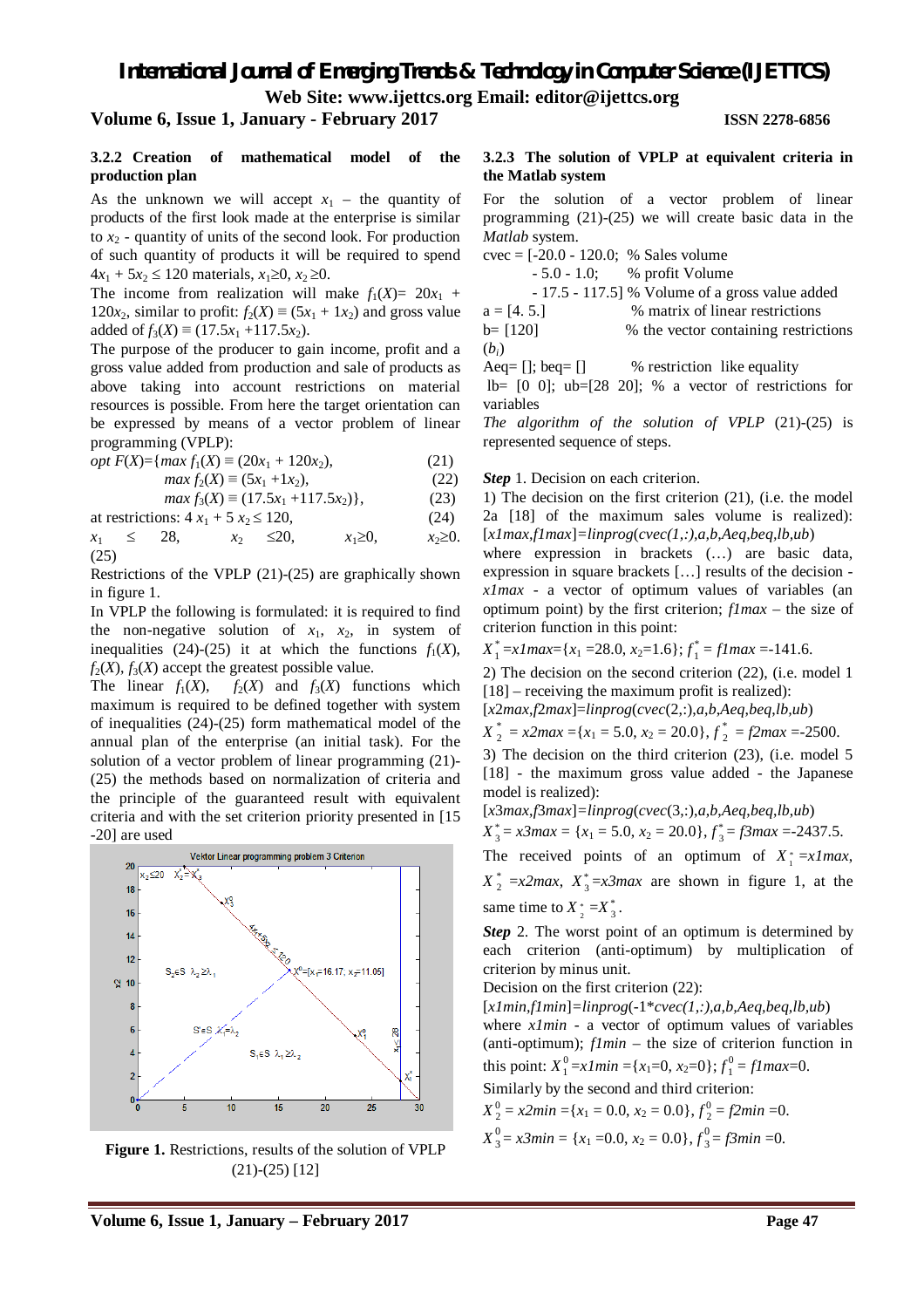## **Volume 6, Issue 1, January - February 2017 ISSN 2278-6856**

## *Step* 3. The system analysis of criteria in VPLP (21)-(25) is made, (i.e. the system of three criteria in optimum points is analyzed). For this purpose in optimum points of

 $X_1^*$ ,  $X_2^*$ ,  $X_3^*$  are defined sizes of criterion functions

$$
F(X^*) = \|f_q(X_k^*)\|_{k=\overline{1,K}}^{q=1,K} \quad \text{and} \quad \text{relative estimates} \quad \text{of}
$$

$$
\lambda(X^*) = \left\|\lambda_q(X_k^*)\right\|_{k=\overline{1,K}}^{q=1,K}.
$$

The relative assessment by each criterion is determined by a formula:

$$
\lambda_k(X) = \frac{f_k(X) - f_k^o}{f_k^* - f_k^o}, \ \forall k \in K,
$$
\n(26)

where  $f_k(X)$  - the criterion size *k*-th in point  $X \in S$ ;  $f_k^*$  - the criterion size *k*-th in a point of an optimum of  $X^* \in S$ received on the first step on  $k \in K$  to criterion;  $f_k^o$  - the worst size *k*-th of criterion on an admissible set of *S* received on the second step. In the *Matlab* system calculation of these functions will be the following:

*f=*[*cvec*(1,:)\**x*1 *cvec*(2,:)\**x*1 *cvec*(3,:)\**x*1;  *cvec*(1,:)\**x*2 *cvec*(2,:)\**x*2 *cvec*(3,:)\**x*2;

 *cvec*(1,:)\**x*3 *cvec*(2,:)\**x*3 *cvec*(3,:)\*x3]

*d1=-f*1*max-f*1*min d2=-f*2*max-f*2*min d3=-f*3*max- f*3*min L=*[(*-f*(1,1*)-f*1*min)/d*1 *(-f*(1,2*)-f*2*min)/d2 (-f*(1,3*)-f*3*min)/d*3;

(*-f*(2,1*)- f*1*min )/d*1 *( -f*(2,2*)-f*2*min)/d2 (-f*(2,3*) f*3*min)/d*3*;* 

(*-f*(3,1*)- f*1*min )/d*1 *( -f*(3,2*)-f*2*min)/d2 (-f*(3,3*) f*3*min)/d*3]

We will receive as a result of the decision:

$$
f=\begin{vmatrix} f_1(X_1^*) f_2(X_1^*) f_3(X_1^*) \\ f_1(X_2^*) f_2(X_2^*) f_3(X_2^*) \\ f_1(X_3^*) f_2(X_3^*) f_3(X_3^*) \end{vmatrix}=\begin{vmatrix} 141.6 & 752.0 & 678.0 \\ 45.0 & 2500.0 & 2437.5 \\ 45.0 & 2500.0 & 2437.5 \end{vmatrix},
$$
  
\n
$$
L=\begin{vmatrix} \lambda_1(X_1^*) \lambda_2(X_1^*) \lambda_3(X_1^*) \\ \lambda_1(X_2^*) \lambda_2(X_2^*) \lambda_3(X_2^*) \\ \lambda_1(X_3^*) \lambda_2(X_3^*) \lambda_3(X_3^*) \end{vmatrix}=\begin{vmatrix} 1.00 & 0.30 & 0.28 \\ 0.32 & 1.00 & 1.00 \\ 0.32 & 1.00 & 1.00 \end{vmatrix}
$$

As a result of the decision from matrix  $L = \lambda(X^*)$ , we receive that in optimum points of  $X^*_{1}$ ,  $X^*_{2}$ ,  $X^*_{3}$  criteria of  $\lambda_1(X_1^*) = \lambda_2(X_2^*) = \lambda_3(X_3^*) = I$ , the others it is less or are equal to unit.

Step 4.  $\lambda$ -problem is under construction:

$$
\lambda^o = \max \qquad \qquad \lambda,
$$
\n(27)

at restrictions 
$$
\lambda - \frac{20x_1 + 120x_2 - f_1^0}{f_1^* - f_1^0} \le 0,
$$
 (28)

$$
\lambda - \frac{5x_1 + 1x_2 - f_2^0}{f_2^* - f_2^0} \le 0, \lambda - \frac{17.5x_1 + 117.5x_2 - f_3^0}{f_3^* - f_3^0} \le 0, (29)
$$

$$
4 x_1 + 5 x_2 \le 120, x_1 \le 28, x_2 \le 20, x_1 \ge 0, x_2 \ge 0. \tag{30}
$$

For the solution of a  $\lambda$ -problem (27)-(30) basic data are formed and the appeal to the *linprog* function is presented in the form:

[*Xo, Lo*]*=linprog*(*kL*,*a*0,*b*0,*Aeq*,*beq*,*lbo*,*ubo*).

Results of the solution of  $\lambda$ -problem:

optimum values of variables:  $X^{\circ} = \{\lambda = 0.6493, x_1 = 16.175,$  $x_2$ =11.06};

optimum value of criterion function:  $\lambda^{\circ} = 0.64693$ ;

The optimum point  $X^{\circ} = \{x_1 = 16.1753, x_2 = 11.0598\}$  is shown on figure 1, we will present her and  $\lambda^{\circ}$  in the threedimensional image in figure 2.



**Figure 2.** Criteria, results of modeling of the production plan [12]

We will execute check, in an optimum point of  $X^{\circ}$  we will determine sizes of criterion functions of  $F(X^o) = \{f_k(X^o),$  $k = \overline{1, K}$ , relative estimates of  $\lambda(X^o) = {\lambda_k(X^o)}$ ,  $k = \overline{1, K}$ . As a result of the decision we will receive:  $fXo = [f_1(X^o) = 91.9, f_2(X^o) = 1650.7, f_3(X^o) = 1582.6],$  $\lambda_1(X^{\circ}) = 0.6493, \lambda_2(X^{\circ}) = 0.6603, \lambda_3(X^{\circ}) = 0.6493, \text{ i.e. } \lambda^{\circ} \leq$  $\lambda_k(X^o), k=1,2,3.$ 

In figure 2 three normalized  $\lambda_1(X)$ ,  $\lambda_2(X)$ ,  $\lambda_3(X)$  planes (the  $\lambda_2(X)$ ,  $\lambda_3(X)$  planes coincide) and area of restrictions which general view is shown in figure 1 are presented. In this figure 2 the normalized planes of sales volumes  $\lambda_1(X)$ are crossed with profit of  $\lambda_2(X)$  and  $\lambda_3(X)$ . The point of intersection is  $X^{\circ}$  where  $\lambda^{\circ} = min(\lambda_1(X^{\circ}), \lambda_2(X^{\circ}), \lambda_3(X^{\circ})) =$ =0. 6493. Any attempt to increase one of criteria leads to reduction of other criteria, i.e. the point of  $X^{\circ}$  is optimum across Pareto, and  $\lambda^{\circ}$  – the guaranteed result in relative units.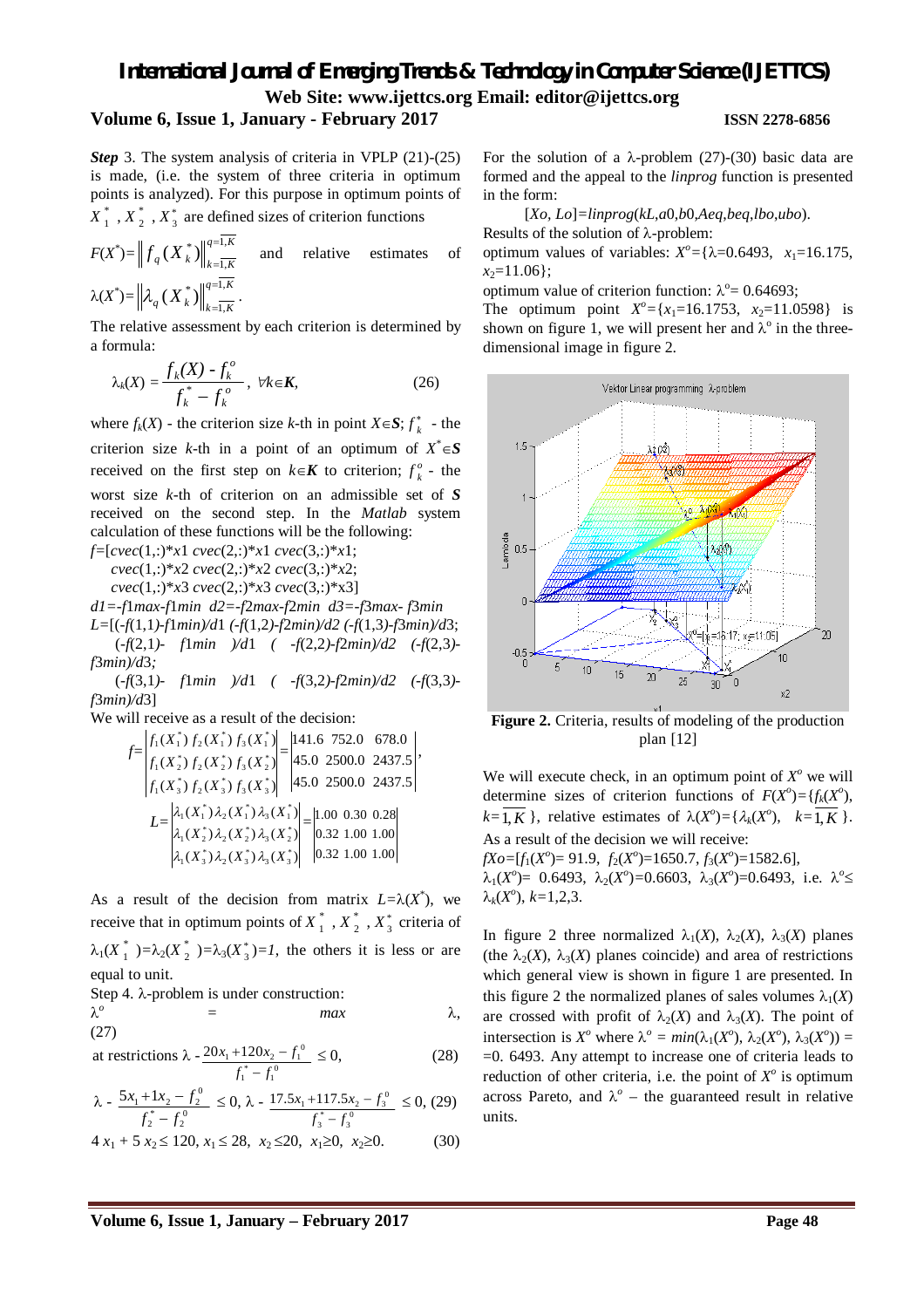**Volume 6, Issue 1, January - February 2017 ISSN 2278-6856**

## **4.TECHNICAL SCIENCE. METHODOLOGY OF MODELING OF TECHNICAL SYSTEMS IN THE CONDITIONS OF DEFINITENESS AND UNCERTAINTY**

## **4.1 Technology of research, creation of mathematical model of technical systems and decision making**

The methodology of process of construction of the technical systems (TS) mathematical model and decisionmaking on its basis is intended for the analysis and TS synthesis at a design stage and operation. The main attention is paid, first, to creation of the TS model and methods of the solution of VPMP, secondly, a place of these models and methods in problems of design of technical (engineering) systems. The block diagram of methodology is submitted in figure 3 and described, how sequence of a number of steps (blocks), [5, 9].

*Block 0*. The specification on developed products where the purposes and requirements to technical systems are formulated is formed.

*Block 1*. For research of the physical processes proceeding in the TS, and creation of mathematical models of such processes fundamental laws of physics are used: modeling of magnetic, temperature fields; conservation laws of energy, movement, etc.

At the same stage for the solution of the problems which are cornerstone of studied physical processes, numerical methods are developed. As a rule, modeling and calculations are carried out by means of the software developed for this purpose and computer facilities. Then the software is tested for adequacy to real physical data.

If the main physical processes proceeding in the TS are known, and functional dependence of each characteristic and restrictions on the TS parameters is known further, such situation is called "modeling in the conditions of definiteness". If physical processes in the TS are insufficiently studied, such situation is called "modeling in the conditions of uncertainty". In this case, construction of experimental (regression) models associated with the analysis of input and output data [8].

*Block 2*. The full list of all functional characteristics of technical systems and parameters on which these characteristics depend is formed. Their verbal description is given.

*Block 3*. The technical and information interrelation of all TS components is established, i.e. the structure is under construction. Here the problem of a choice of the best (in any sense) TS structures is solved, i.e. the problem of structural optimization [6] is carried out.

*Block 4*. TS mathematical model formation.

It includes four stages.

4.1. Definition of the purposes and indicators of functioning of the TS.

Quality of functioning of the TS by any is defined by a set of technical (output) characteristics which represent a quantitative measure of reflection of requirements to TS



**Figure 3.** The block diagram of process of design and TS mathematical model place in decision-making [5, 9].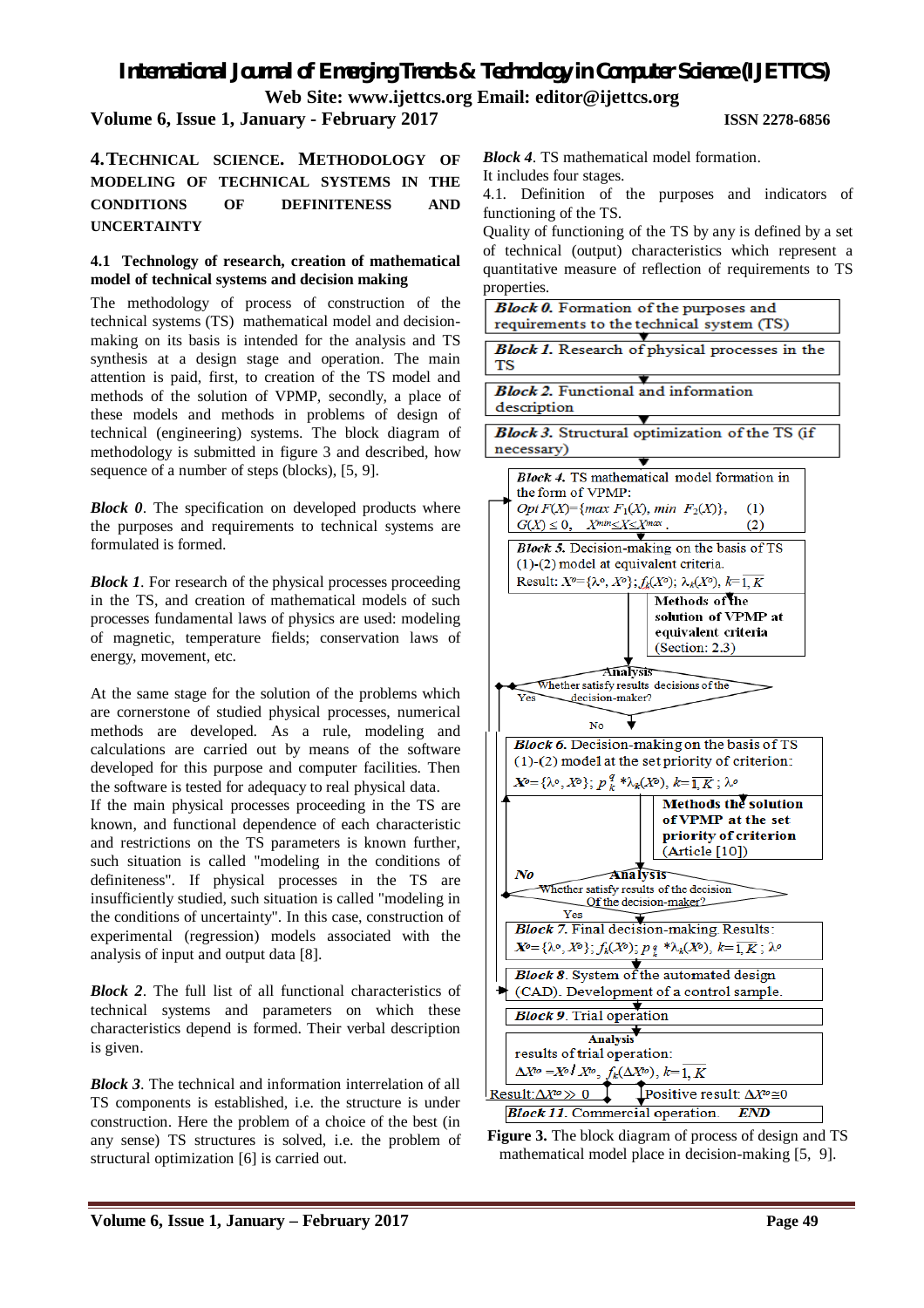**Volume 6, Issue 1, January - February 2017 ISSN 2278-6856**

For electronic schemes such characteristics are: output power, speed, accuracy assessment, dimensions, etc. For engines - the output power, speed, efficiency, etc. We will designate set of all vector characteristics a set " *К*", and an index  $k = \overline{1, K}$ .

### **4.2. Identification of a vector of the TS variables.**

The technical system in a statics is investigated. Major factors and parameters which remain constants for the studied period of time are identified. The variable parameters which size it is desirable to determine and which size can change in the course of design are identified. Them also call operated parameters or design parameters. They are in turn subdivided into internal and external parameters. For electronic schemes internal parameters are: resistance, capacities, inductance, coefficients of strengthening of transistors, etc. For mechanical systems, for example, engines: combustion chamber volume, piston stroke, their quantity, etc. External parameters are the factors connected with environment (for example, temperature), power supplies, etc.

These parameters usually also are subject to definition.

We will designate a vector of design data (a vector of variables) the TS through  $X = \{x_j, j = 1, N\}$ , where  $N - a$ set of indexes (*N-* their number) variables. Limits of change of a vector of variables come to light:

*х* min  $\sum_{j}^{\min} \leq x_j \leq x_j^{\max}$  $j = \overline{1, N}$ , or  $X^{min} \le X \le X^{max}$ , where  $x_i^{\min}$  $\lim_{j}$ ,  $x$ <sup>max</sup>  $j$ <sup>niax</sup>,  $\forall j \in \mathbb{N}$ , bottom and top limits of change of a vector of variables. These relations are called parametric restrictions.

*Note*. Blocks 0, 1,...,4.2 formed by the designer of a technical system (from any industry). For example, from the electro - technical industry is the designer of the motor.

### **4.3 . Formation of a vector of criteria of the TS.**

The criterion is a measure of a quantitative estimation of functional dependence of a vector of variables *X* from each output characteristic of  $k=\overline{1, K}$ . The set of functional dependences of characteristics represents vector criterion:

$$
F(X) = \{f_k(X), k = 1, K\},\
$$

where  $K(K)$  is the set of  $(K-$  number) indexes of criteria of the TS.

Optimization on one of characteristics (criterion) led to deterioration of other characteristics of the TS, as a result the chosen design decision was insolvent. This circumstance also constrained wide use of methods of optimization in the analysis and TS synthesis. The solution of a question, in our opinion, is consolidated to creation of mathematical model which would be adequate

to the TS, i.e. would consider all characteristics of the TS at its functioning at the same time.

4.4. The definition of functional dependencies between constraints and parameters of the TS. Are investigated and imposed on functioning of the TS of restriction of four types: the restrictions which are put forward by the specification on creation of the TS; technological restrictions; the restrictions connected with physical processes, proceeding in the TS; restrictions on functioning the TS connected with environment.

Functional dependence of parameters among themselves, and, according to technical requirements to entrance and output parameters is established:

 $X^{min} \leq X \leq X^{max}$  - parametrical restrictions.

Taking into account the admissible range of change of variables of restriction in a symbolical form it is possible to present in the form of inequalities:

$$
G(X) \le 0
$$
 or  $(g_1(X) \le 0 \ g_2(X) \le 0 \dots \ g_M(X) \le 0)^T$ ,

where  $M(M)$  - a set (number) of restrictions of the TS. 4.5. Let part of characteristics of  $f_k(X)$ ,  $k = \overline{1, K}, K_1 \subset K$ , on quantity it is desirable to receive as much as possible (i.e. the corresponding criteria are maximized), and part of  $f_k(X)$ ,  $k=\overline{1, K_2}$ ,  $K_2\subset K$  are minimized. Taking into account these requirements the mathematical model solving as a whole a problem of a choice of the optimum design decision (a choice of the TS optimum parameters), it is possible to present in the form of a vector problem of mathematical programming. Figure 3, the block 4.

We assume that the VPMP belongs to the class of convex problems, and the set of admissible points of *S* presented by restrictions isn't empty and represents a compact. From here it is possible to determine an optimum by any of criteria "*К*". VPMP is the TS model in a statics, but such model can be used for research of dynamic processes for the small period of time [5].

*Block 5*. Decision-making on the basis of TS model at equivalent criteria.

The made decision is defined by the solution of a vector problem at equivalent criteria, i.e. lack of a priority on any criterion.

*Methods of the decision* are based on normalization of criteria and the principle of the guaranteed result are presented in section 2.3. Result of the decision:

 $X^o = {\lambda^o, X^o}; \quad f_k(X^o), \quad k = \overline{1, K}; \quad \lambda_k(X^o), \quad k = \overline{1, K}; \quad \lambda^o.$ (Designations in section 2.3).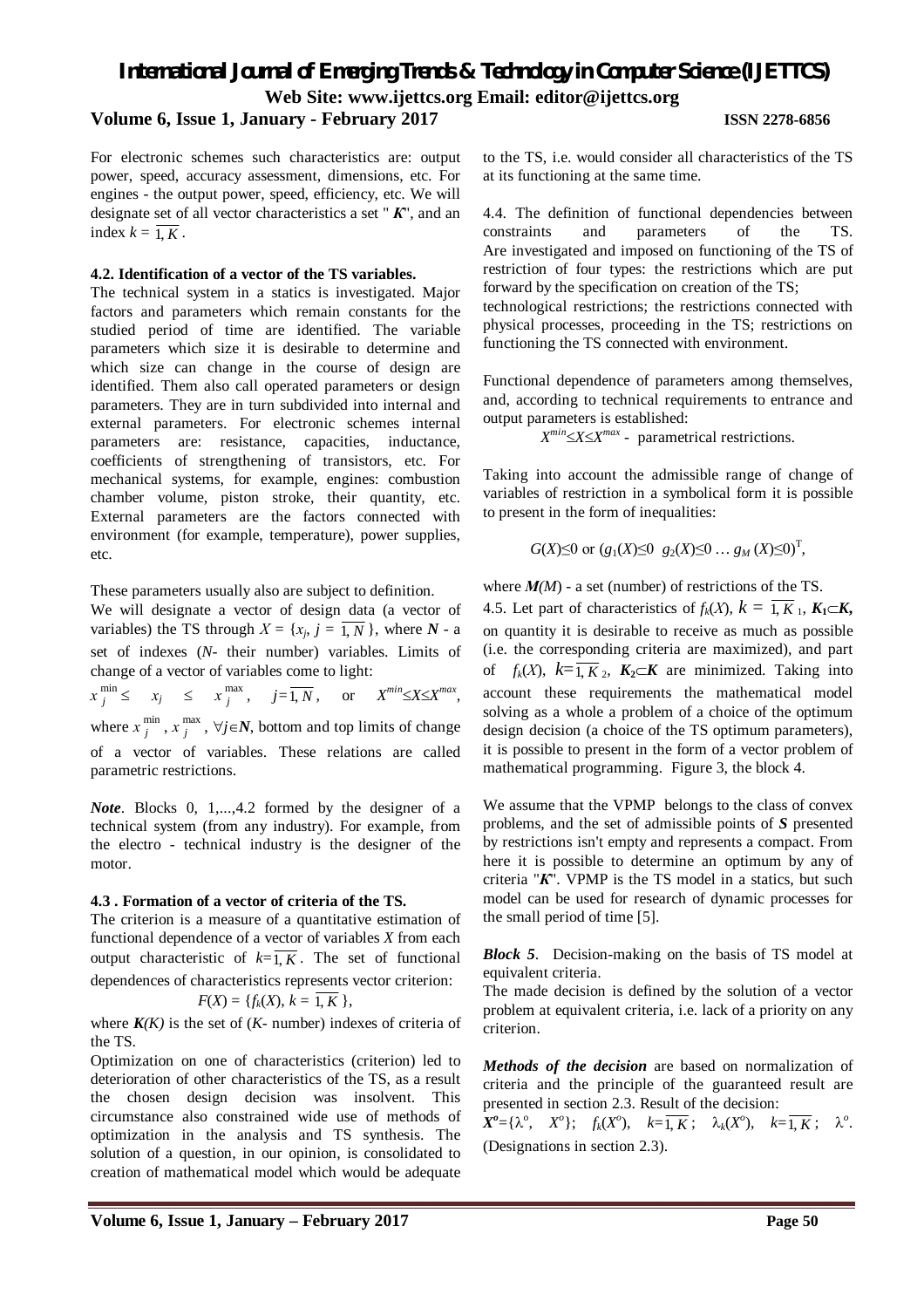### **Volume 6, Issue 1, January - February 2017 ISSN 2278-6856**

**The analysis of design parameters** of  $X^o$  and characteristics of  $f_k(X^o)$ ,  $k = \overline{1, K}$  technical system is made. If they meet requirements of the decision-maker, we go to block 8, otherwise the next block.

*Block 6*. Decision-making on the basis of TS model at the set priority of criterion.

The decision received in the previous block is defined proceeding from equivalence of criteria of the TS. In actual practice the priority (preference) of TS any of criteria, for example,  $q \in K$  is usually imposed. The decision in this case gets out of a set of points of  $S_q \in S$ , lying between points of  $X^{\circ}$  and  $X^*_{q}$ ,  $q \in K$ .

*Methods of the decision* are based on normalization of criteria, the principle of the guaranteed result and axiomatics of a priority of criterion in VPMP [4, 10, 15]. The analysis of design data of  $X^o$  and characteristics of  $f_k(X^o)$ ,  $k = \overline{1, K}$  technical system with a criterion priority is made. If they meet requirements of the decision-maker, the previous block is passed to the block 7, differently.

*Block 7*. Final decision-making at the set priority of criterion. Results:  $X^{\circ} = {\lambda^{\circ}, X^{\circ}}; f_k(X^{\circ}), p_k^q * \lambda_k(X^{\circ}), k = \overline{1, K};$  $\lambda^{\circ}$  determine parameters and characteristics of technical system.

*Block 8*. Computer-aided design (CAD).

On the basis of design parameters of  $X^{\circ}$  by means of system of the automated design project documentation of the TS which functioning is defined by characteristics of  $f_k(X^o)$ ,  $k = \overline{1, K}$  is formed. Built a prototype that is passed into pilot operation.

*Block 9*. Trial operation (*to*).

*Block 10*. By results of trial operation experimental data of design data  $X^{to}$  and functional characteristics of  $f_k(X^{to})$ ,  $k = \overline{1, K}$  can be obtained. They are compared to the  $X^{\circ}$ parameters from mathematical model

$$
\Delta X^{to} = X^{\circ} - X^{\circ}, \ f_k(\Delta X^{\circ}), \ k = \overline{1, K}.
$$

If deviations of are close to zero:  $\Delta X^{\text{to}} \cong 0$ , TS is put into commercial operation. If deviations are considerable:  $\Delta X^{\prime o} \gg 0$ , by results of trial operation the second stage of improvement of model begins.

### *Block 11*. Commercial operation.

Applied part of modeling of the TS it is representable in the form of methodology of the solution of VPMP and we will show on test examples of the TS models realized in Matlab system.

### **4.2 Creation of mathematical model of technical system**

The problem of a choice of optimum parameters of technical systems according to functional characteristics arises during the studying, the analysis and design of technical systems and is connected with quality production.

The problem includes the solution of the following tasks: Creation of mathematical model which defines interrelation of each functional characteristic from parameters of technical system i.e. is formed of the vector problem of mathematical programming;

Choice of methods of the decision: we suggest using the methods based on normalization of criteria and the principle of the guaranteed result with equivalent criteria; The software which realizes these methods is developed [9-14].

*The technical system* which functioning depends on *N* - a set of design data is considered<sup>1</sup>:  $X = \{x_1, x_2, \ldots, x_N\}, N$ number of parameters, each of which lies in the set limits

$$
x_j^{\min} \le x_j \le x_j^{\max}, j = \overline{1, N}, \text{ or } X^{\min} \le X \le X^{\max}, \tag{31}
$$

where  $x_i^{\min}$  $\lim_{j}$ ,  $x$ <sup>max</sup>  $j$ <sup>nax</sup>,  $\forall j \in \mathbb{N}$  - lower and top limits of change of a vector of parameters of technical system.

The result of functioning of technical system is defined by a set *K* to technical characteristics of  $f_k(X)$ ,  $k=1, K$  which functionally depend on design data  $X = \{x_j, j=1, N\}$ , in total they represent a vector function:

$$
F(X) = (f_1(X) f_2(X) ... f_K(X))^T.
$$
 (32)

The set of characteristics (criteria) to is subdivided into two subsets  $K_1$  and  $K_2$ :  $K=K_1 \cup K_2$ 

 $K_1$  is a subset of technical characteristics which numerical sizes it is desirable to receive as it is possible above:

$$
f_k(X) \rightarrow \max, k = \overline{1, K_1}.
$$

 $K_2$  - it subsets of technical characteristics which numerical sizes it is desirable to receive as it is possible below:  $f_k(X) \rightarrow \min, k = \overline{K_1 + 1, K}$ ,  $K_2 = \overline{K_1 + 1, K}$ .

Mathematical model of technical system which solves in general a problem of a choice of the optimum design decision (a choice of optimum parameters), we will present in the form of a vector problem of mathematical programming.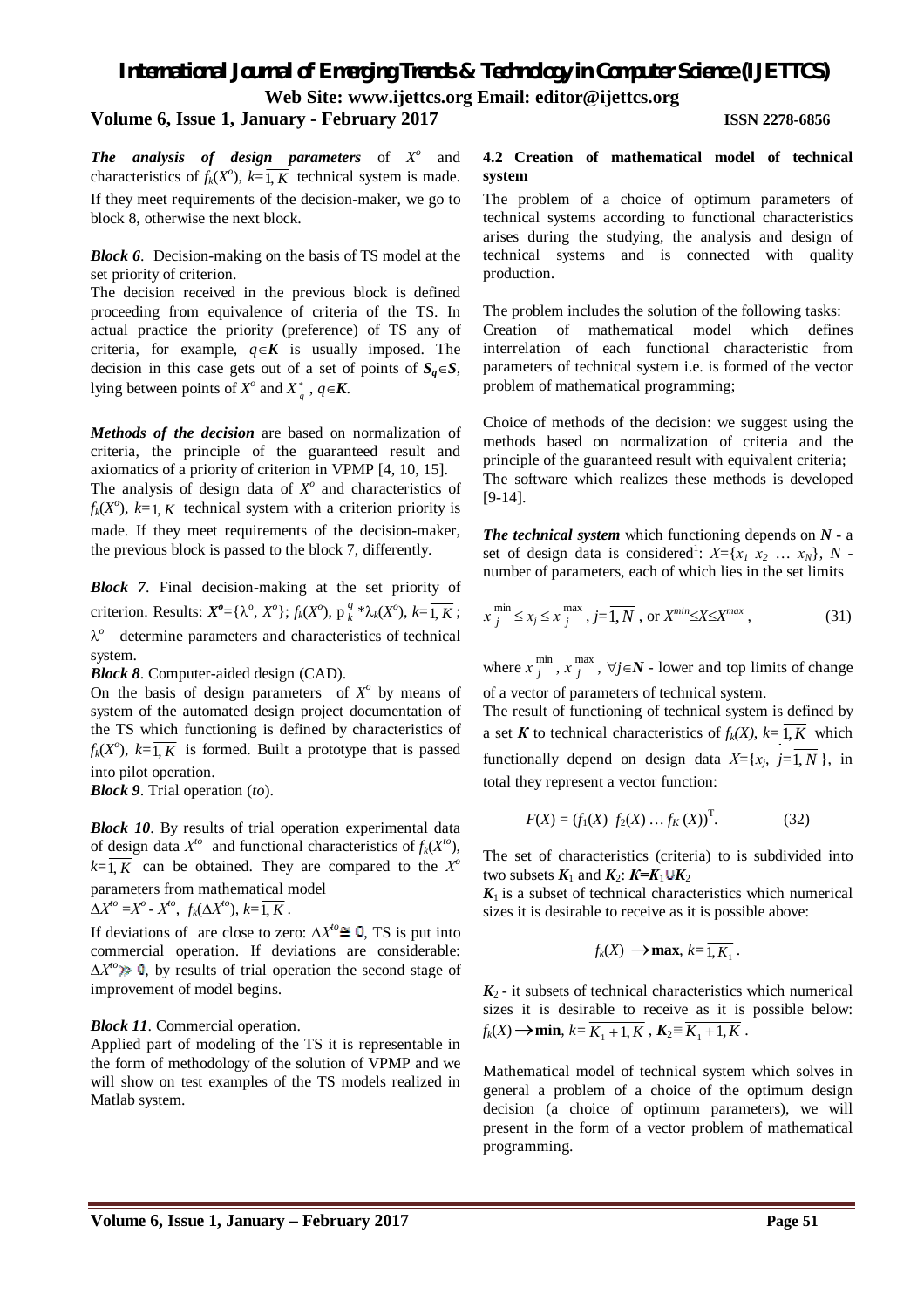## **Volume 6, Issue 1, January - February 2017 ISSN 2278-6856**

$$
Opt F(X) = \{ \max F_1(X) = \{ \max f_k(X), k = \overline{1, K_1} \}, \qquad (33)
$$
  

$$
\min F_2(X) = \{ \min f_k(X), k = \overline{1, K_2} \} \}, \qquad (34)
$$

$$
G(X) \le 0,\tag{35}
$$

$$
x_j^{\min} \le x_j \le x_j^{\max}, j = \overline{1, N}, \qquad (36)
$$

where  $X$  - a vector of operated variable (design data) from (1);

 $F(X) = \{f_k(X), k = 1, K\}$  - criterion which everyone a component submits the characteristic of technical system (32) which is functionally depending on a vector of variables *X*;

in (35)  $G(X) = (g_1(X) \ g_2(X) \ ... \ g_M(X))^T$  – vector function of the restrictions imposed on functioning of technical system,  $M - a$  set of restrictions.

Restrictions are defined proceeding in them technological, physical and to that similar processes and can be presented by functional restrictions, for example,

$$
f_k^{\min} \le f_k(X) \le f_k^{\max}, k = \overline{1, K}.
$$

It is supposed that the  $f_k(X)$ ,  $k=\overline{1,K}$  functions are differentiated and convex,  $g_i(X)$ ,  $i = \overline{1, M}$  are continuous, and (35)-(36) set of admissible points of *S* set by restrictions isn't empty and represents a compact:

$$
S = \{ X \in \mathbb{R}^N / G(X) \leq 0, X^{min} \leq X \leq X^{max} \} \neq \emptyset.
$$

Criteria and restrictions (33)-(36) form mathematical model of technical system. It is required to find such vector of the  $X^{\circ} \in S$  parameters at which everyone a component the vector - functions  $F_1(X) = \{f_k(X), k = 1, K_1\}$ accepts the greatest possible value, and a vector functions  $F_2(X) = \{f_k(X), k = \overline{1, K_2}\}\$  are accepted by the minimum value.

To a substantial class of technical systems which can be presented by a vector task (33)-(36), it is possible to refer their rather large number of tasks from various branches of economy of the state: electrotechnical, aerospace, metallurgical (choice of optimal structure of material), etc. In this article for technical system are considered in a statics. But technical systems can be considered in dynamics, using differential-difference methods of transformation [5], conducting research for a small discrete period Δ*t* ∈ *T*.

### **4.3 The mathematical model of technical system in the conditions of definiteness and uncertainty in total**

*Conditions of definiteness* are characterized by that functional dependence of each characteristic and restrictions on parameters of technical system [6, 8, 13] is known.

*Conditions of uncertainty* are characterized by that there is no sufficient information on functional dependence of each characteristic and restrictions from parameters [6, 9, 14, 16].

In real life of a condition of definiteness and uncertainty are combined. The model of technical system also has to reflect these conditions. We will present model of technical system in the conditions of definiteness and uncertainty in total [14]:

$$
Opt F(X) = \{ \max F_1(X) = \{ \max f_k(X), k = 1, K_1^{def} \}, \max I_1(X) = \{ \max \{ f_k(X_i, i = 1, M) \}^T, k = 1, K_1^{unc} \},
$$
(37)

$$
\min F_2(X) = \{ \min f_k(X), k = 1, K_2^{def} \}, \min I_2(X) = \{ \min \{ f_k(X_i, k = 1, M) \}^T, k = 1, K_2^{unc} \} \},
$$
\n(38)

at restrictions

$$
f_k^{\min} \le f_k(X) \le f_k^{\max}, k = \overline{1, K}, \qquad (39)
$$

$$
x_j^{\min} \le x_j \le x_j^{\max}, j = \overline{1, N}, \qquad (40)
$$

where  $X$  - a vector of operated variable (design data) equivalent (31);  $F(X) = \{ F_1(X) F_2(X) I_1(X), I_2(X) \}$  - vector criterion which everyone a component represents a vector of criteria (characteristics) of technical system (32) which functionally depend on discrete values of a vector of variables *X* where  $K_1^{def}$  $\frac{def}{1}$ ,  $K_2^{def}$ 2 (*definiteness*), *K unc*  $\frac{unc}{1}$ ,  $K_2^{unc}$ 2 (*uncertainty*) the set of criteria of *max* and *min* created in the conditions of definiteness and definiteness; in (39)  $f_k^{\min}$  $f_k^{\min} \leq f_k(X) \leq f_k^{\max}$  $\binom{n}{k}$ ,  $k=1, K$  – a vector function of the restrictions imposed on functioning of technical system  $x_i^{\min}$  $\lim_{j}$   $\leq$   $x_j$   $\leq$   $x \frac{\text{max}}{j}$  $j$ ,  $j = 1, N$  – parametrical restrictions.

Elimination of uncertainty consists in use of qualitative and quantitative descriptions of technical system which can be received, for example, by the principle "entrance exit". Transformation of basic data "entrance exit" to functional dependence is carried out by use of mathematical methods (the regression analysis) [8, 14].

### **4.4 Numerical problem of modeling of technical system**

We will consider a task "Numerical modeling of technical system" in which data on some set of functional characteristics (definiteness conditions), discrete values of characteristics (an uncertainty condition) and the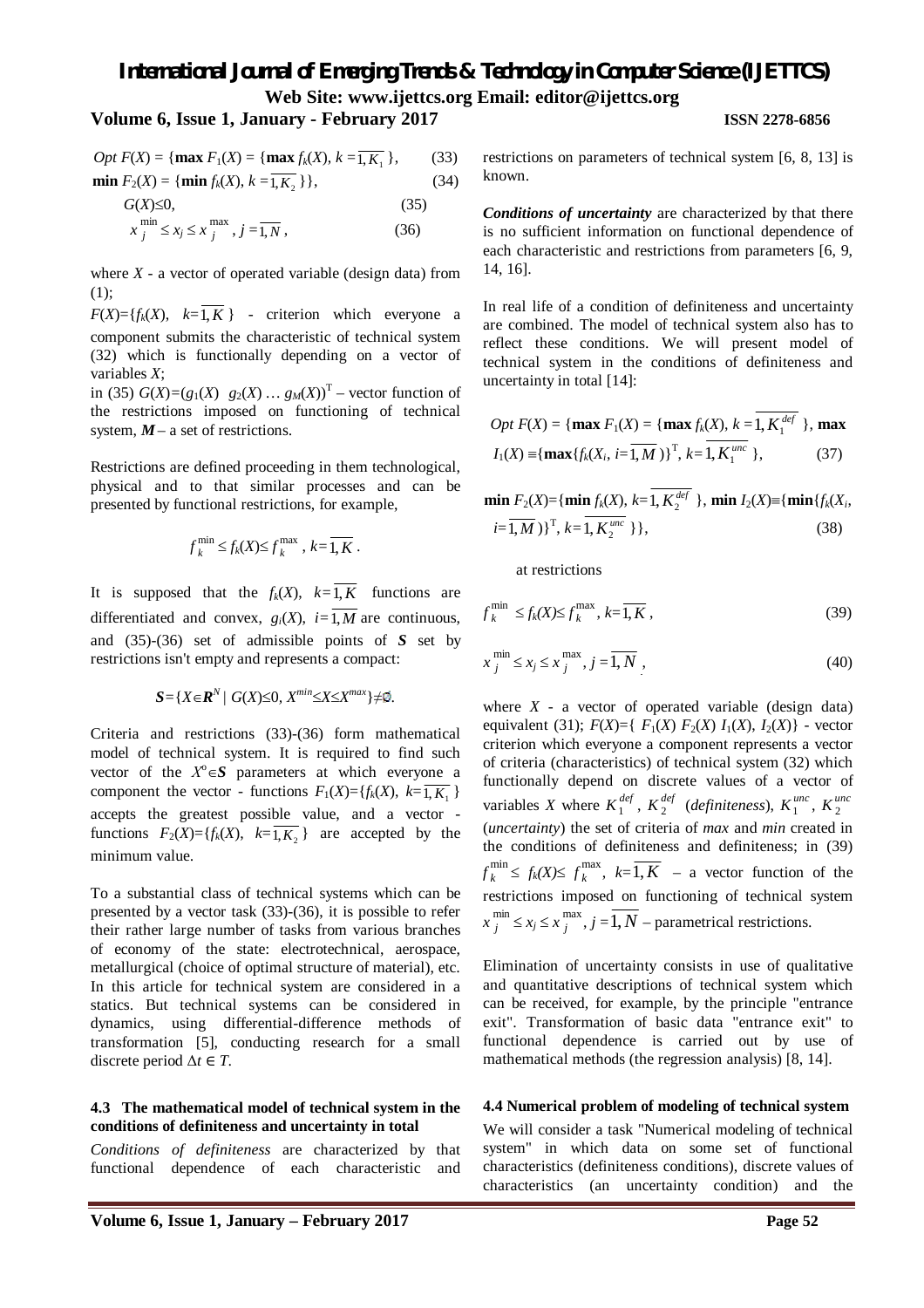## **Volume 6, Issue 1, January - February 2017 ISSN 2278-6856**

restrictions imposed on functioning of technical system are known. The numerical problem of modeling of technical system is considered with equivalent criteria and with the set criterion priority.

*It is given*. The technical system, which functioning is defined by two parameters  $X = \{x_1, x_2\}$  – a vector (operated) variables. Basic data for the solution of a task are five characteristics (criterion) of

 $F(X) = \{f_1(X), f_2(X), f_3(X), f_4(X), f_5(X)\}$ , which size of an assessment depends on a vector of *X*. For characteristics of  $f_1(X)$ ,  $f_2(X)$ ,  $f_5(X)$  functional dependence on parameters *X* (a definiteness condition) is known:

 $f_I(X) = 67.425 + 0.02225 * x_1 + 0.00239 * x_1^2 - 0.05625 * x_2 +$  $0.00029 * x_2^2 + 0.0021232 * x_1 * x_2$  $f_2(X) = 4456.3 - 2.315 \cdot x_1 + 0.239 \cdot x_1^2 + 2.805 \cdot x_2$ 0.037\* $x_2^2$  - 0.22192\* $x_1$ \* $x_2$ ,  $f_5(X) = 281.7 - 0.7 \times x_1 + 0.01 \times x_1^2 + 0.36 \times x_2 - 0.019 \times x_2^2$  $+0.022 \cdot x_1 \cdot x_2.$  (41)

Functional restrictions:

$$
1000 \le f_2(X) = 4456.3 - 2.315 \cdot x_1 + 0.239 \cdot x_1^2 + 2.805 \cdot x_2 - 0.037 \cdot x_2^2 - 0.22192 \cdot x_1 \cdot x_2 \le 3100. \tag{42}
$$

Parametrical restrictions:  $25 \le x_1 \le 100, 25 \le x_2 \le 100.$  (43)

For the third and fourth characteristic results of experimental data are known: sizes of parameters and corresponding characteristics (uncertainty condition). Numerical values of parameters *X* and characteristics of  $y_3(X)$ ,  $y_4(X)$  are presented in table 2.

**Table 2.** Numerical values of parameters and characteristics of technical system

| xı  | $x_2$ | $y_3(X) \rightarrow \mathbf{max}$ | $y_4(X) \rightarrow min$ |  |  |  |
|-----|-------|-----------------------------------|--------------------------|--|--|--|
| 25  | 25    | 1148                              | 490.9                    |  |  |  |
| 25  | 50    | 1473                              | 483.1                    |  |  |  |
| 25  | 75    | 1798                              | 557.3                    |  |  |  |
| 25  | 100   | 2122                              | 521.5                    |  |  |  |
| 50  | 25    | 725                               | 498.1                    |  |  |  |
| 50  | 50    | 968                               | 521.5                    |  |  |  |
| 50  | 75    | 1212                              | 549.9                    |  |  |  |
| 50  | 100   | 1456                              | 578.3                    |  |  |  |
| 75  | 25    | 440                               | 507.3                    |  |  |  |
| 75  | 50    | 572                               | 549.9                    |  |  |  |
| 75  | 75    | 734                               | 592.5                    |  |  |  |
| 75  | 100   | 897                               | 635.1                    |  |  |  |
| 100 | 25    | 202                               | 521.5                    |  |  |  |
| 100 | 50    | 284                               | 578.3                    |  |  |  |
| 100 | 75    | 385                               | 635.1                    |  |  |  |
| 100 | 100   | 446                               | 691.9                    |  |  |  |

In the made decision, assessment size of the first, second and the third characteristic (criterion) is possible to receive above (max), for the fourth and five characteristic is possible below (min). Parameters  $X = \{x_1, x_2\}$  change in the following limits:  $x_1, x_2 \in [25, 50, 75, 100]$ .

*It is required*. To make the best decision (optimum).

## *Methodology of modeling of technical system in the conditions of definiteness and uncertainty*.

### **1). Creation of mathematical model of technical system**.

**1.1.** *Construction in the conditions of definiteness* is defined by functional dependence of each characteristic and restrictions on parameters of technical system. In our example two characteristics (35) and restrictions (36)-(37) are known:

 $f_I(X) = 67.425 + 0.02225 * x_1 + 0.00239 * x_1^2 - 0.05625 * x_2 +$  $0.00029 \times x_2^2 + 0.0021232 \times x_1 \times x_2$  $f_2(X) = 4456.3 - 2.315 \cdot x_1 + 0.239 \cdot x_1^2 + 2.805 \cdot x_2$  $0.037 * x_2^2$  -  $0.22192 * x_1 * x_2$ , *2 2*

$$
f_5(X) = 281.7 - 0.7 \times x_1 + 0.01 \times x_1^2 + 0.36 \times x_2 - 0.019 \times x_2^2
$$
  
+0.022 \* x<sub>1</sub> \* x<sub>2</sub>. (44)

Functional restrictions:

 $3800 \le f_2(X) = 4456.3 - 2.315 \cdot x_1 + 0.239 \cdot x_1^2$ 2.805\* $x_2$  - 0.037\* $x_2$ <sup>2</sup> - 0.22192\* $x_1$ \* $x_2 \le 5500$ . (45)

Parametrical restrictions:  $25\leq x_1 \leq 100, 25\leq x_2 \leq 100.$  (46)

These data are used further at creation of mathematical model of technical system.

*1.2. Construction in the conditions of uncertainty* consists in use of the qualitative and quantitative descriptions of technical system received by the principle "entrance exit" in table 1. Transformation of information (basic data of  $y_3(X)$ ,  $y_4(X)$ ) to a functional type of  $f_3(X)$ ,  $f_4(X)$  is carried out by use of mathematical methods (the regression analysis) [8, 13]. As a result have received the functions  $f_3(X)$ ,  $f_4(X)$  presented in (49), (50).

*1.3. Creation of mathematical model of technical system* (The general part for conditions of definiteness and uncertainty).

For creation of mathematical model of technical system we used: the functions received conditions of definiteness (44) and uncertainty (49), (50); functional restrictions (45); parametrical restrictions (46).

We considered functions as the criteria defining focus of functioning of technical system. A set of criteria  $K=5$ included three criteria of  $f_1(X)$ ,  $f_2(X)$ ,  $f_3(X) \rightarrow \text{max}$  and two  $f_4(X)$ ,  $f_5(X) \rightarrow \min$ . As a result model of functioning of technical system was presented a vector problem of mathematical programming: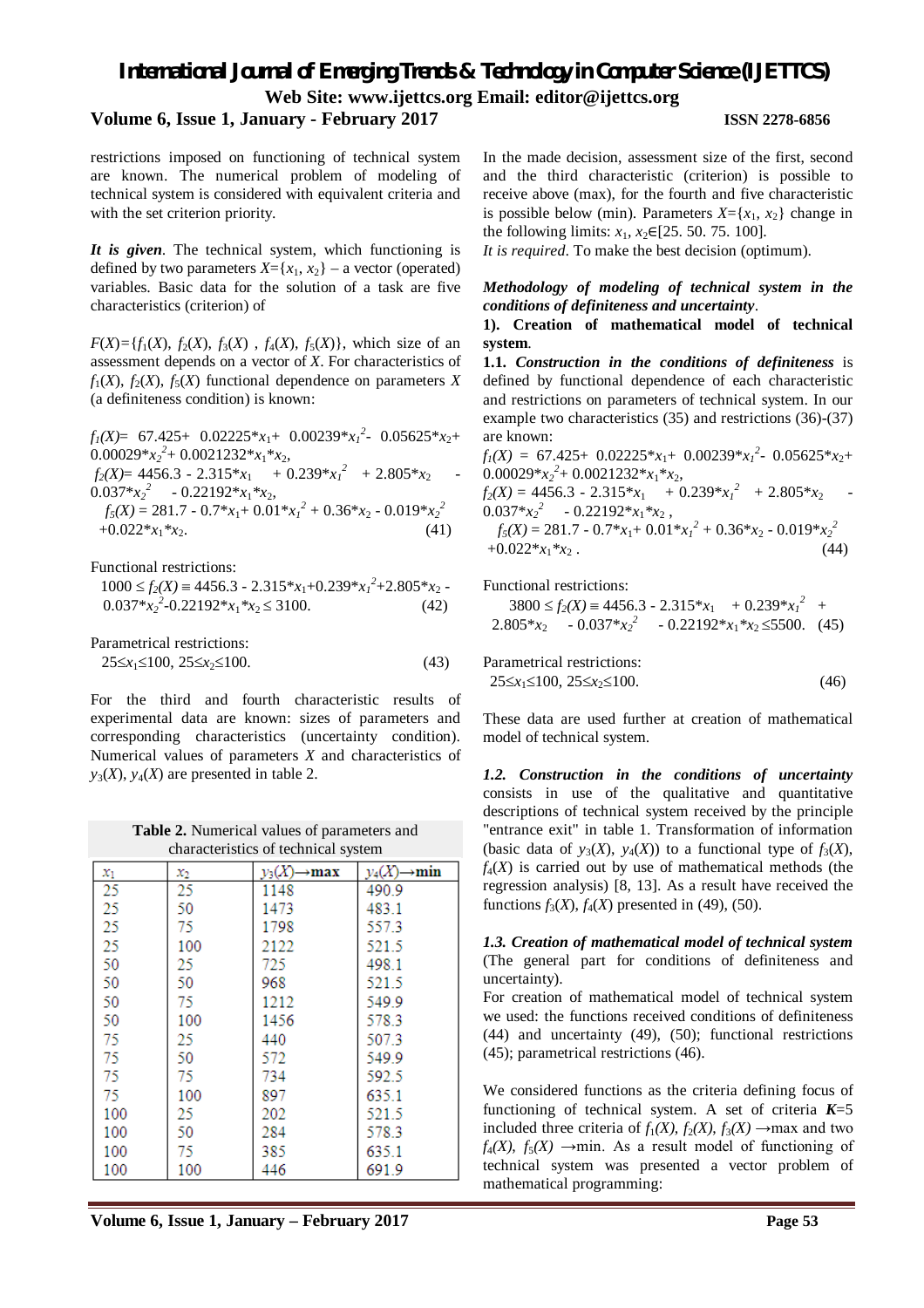## *International Journal of Emerging Trends & Technology in Computer Science (IJETTCS)* **Web Site: www.ijettcs.org Email: editor@ijettcs.org Volume 6, Issue 1, January - February 2017 ISSN 2278-6856**

*opt F(X)*={*max*   $F_I(X) = \{maxf_I(X) \equiv 67.425 + 0.02225 * x_1 + 0.00239 * x_1^2\}$  $0.05625 * x_2 + 0.00029 * x_2^2 + 0.0021232 * x_1 * x_2,$  (47)  $max f_2(X) = 4456.3 - 2.315*x_1 + 0.239*x_1^2 + 2.805*x_2$  $-0.037 * x_2^2 - 0.22192 * x_1 * x_2,$  (48) *max f3(X)*1273.5-19.919\**x*1+ 0.0854\**x<sup>1</sup> <sup>2</sup>*+16.071\**x*2+ 0.001\* $x_2^2$ -0.13034\* $x_1$ \* $x_2$ }, (49) *min*  $F_2(X) = \{min f_4(X) \equiv 481.7 - 0.6915 * x_1 + 0.0047 * x_1^2 + ... \}$  $0.3535 * x_2 - 0.0023 * x_2^2 + 0.021808 * x_1 * x_2,$  (50) *min*  $f_5(X) = 281.7 - 0.7 \times x_1 + 0.01 \times x_1^2 + 0.36 \times x_2 - 0.019 \times x_2^2$  $+0.022 * x_1 * x_2$  }, (51)

at restrictions

$$
3800 \le f_2(X) = 4456.3 - 2.315 \cdot x_1 + 0.239 \cdot x_1^2 + 2.805 \cdot x_2 - 0.037 \cdot x_2^2 - 0.22192 \cdot x_1 \cdot x_2 \le 5500
$$
 (52)

$$
25 \le x_1 \le 100, \ 25 \le x_2 \le 100. \tag{53}
$$

The vector problem of mathematical programming represents model of adoption of the optimum decision in the conditions of definiteness and uncertainty in total.

## **2). The solution of a vector problem of mathematical programming - model of technical system with equivalent criteria and with the set criterion priority.** *2.1. The solution of a vector problem (47)-(53) with equivalent criteria* **was submitted as sequence of steps**.

*Step 1*. Problems (47)-(53) were solved by each criterion separately, thus used the function *fmincon* (…) of *Matlab* system [14], the appeal to the function *fmincon* (…) is considered in [8, 13]. As a result of calculation for each criterion we received optimum points:  $X_k^*$  and  $f_k^* = f_k(X_k^*)$ ,  $k=\overline{1,K}$  – sizes of criteria in this point, i.e. the best decision on each criterion:  $X_1^* = \{x_1 = 100, x_2 = 100\},\$  $f_1^* = f_1(X_1^*) = -112.06;$  $X_2^* = \{x_1 = 97.16, x_2 = 48.09\}, f_2^* = f_2(X_2^*) = -5500;$ 

$$
X_2 = \{x_1 = 3, x_2 = 100\}, f_3 = f_3(X_3^*) = -2120.15;
$$
  
\n
$$
X_4^* = \{x_1 = 25, x_2 = 25\}, f_4^* = f_4(X_4^*) = 488.38;
$$
  
\n
$$
X_5^* = \{x_1 = 25, x_2 = 68.41\}, f_4^* = f_4(X_4^*) = 243.78.
$$

Restrictions (53) and points of an optimum  $X_1^*,..., X_5^*$  in coordinates  $\{x_1, x_2\}$  are presented on figure 4.



**Figure 4.** Pareto's great number,  $S^{\circ} \subset S$  in two-dimensional system of coordinates

*Step 2*. We defined the worst unchangeable part of each criterion (anti-optimum):

 $X_1^0 = \{x = 25, x_2 = 25\}, f_1^0 = f_1(X_1^0) = 69.57; X_2^0 = \{x_1 = 37.32, x_2 = 67.32\}$  $x_2 = 98.88$ ,  $f_2^0 = f_2(X_2^0) = 3800$ ;  $X_3^0 = \{x_1 = 83.1, x_2 = 25\}$ ,  $f_3^0 = f_3(X_3^0) = 339.7;$   $X_4^0 = \{x_1 = 100, x_2 = 100\} f_4^0 = f_2(X_4^0) = -$ 689.9. (Top index zero).

*Step 3*. We made the analysis of a set of points, optimum across Pareto. In points of an optimum of  $X^* = \{X_1^*, X_2^*,$  $X_3^*$ ,  $X_4$ ,  $X_5^{**}$ } sizes of criterion functions of  $F(X^*) = \|f_a(X^*)\|_{A}^{k=1,K}$  $\|f_{q}(X_{k}^{*})\|_{q=\overline{1,K}}^{k=1,K}$ 1,  $(X_k^*)^{\parallel^{k}}$ determined. Calculated a vector of  $D=(d_1 \ d_2 \ d_3 \ d_4 \ d_5)^T$  - deviations by each criterion on an admissible set of *S*:  $d_k = f_k^* f_k^0$ ,  $k = \overline{1,5}$ , and matrix of relative estimates of

$$
\lambda(X^*) = \left\| \lambda_q(X_k^*) \right\|_{q=1,K}^{k=1,K}, \text{ where } \lambda_k(X) = (f_k^* \cdot f_k^0)/d_k.
$$
  
\n
$$
F(X^*) = \begin{vmatrix} -112.1 & -4306.1 & -449.3 & 690.0 & 377.7 \\ -100.0 & -5500.0 & -310.5 & 572.5 & 384.3 \\ -72.1 & -3903.5 & -2120.2 & 534.2 & 171.4 \\ -69.6 & -4456.1 & -1149.8 & 488.4 & 281.3 \\ -70.6 & -4187.0 & 1710.1 & 518.1 & 243.8 \\ -10000 & 0.2977 & 0.0616 & 0 & 0.1312 \\ 0.0784 & 0.0609 & 1.0000 & 0.7726 & 1.4692 \\ 0 & 0.3859 & 0.4550 & 1.0000 & 0.7564 \\ 0.0244 & 0.2276 & 0.7697 & 0.8527 & 1.0000 \end{vmatrix}
$$

*Step 4*. Creation of  $\lambda$ -problem is carried out in two stages: originally the maximine problem of optimization with the normalized criteria is under construction:

 $\lambda^o$  = max min  $\lambda_k(X)$ ,  $G(X) \le 0$ ,  $X \ge 0$ ,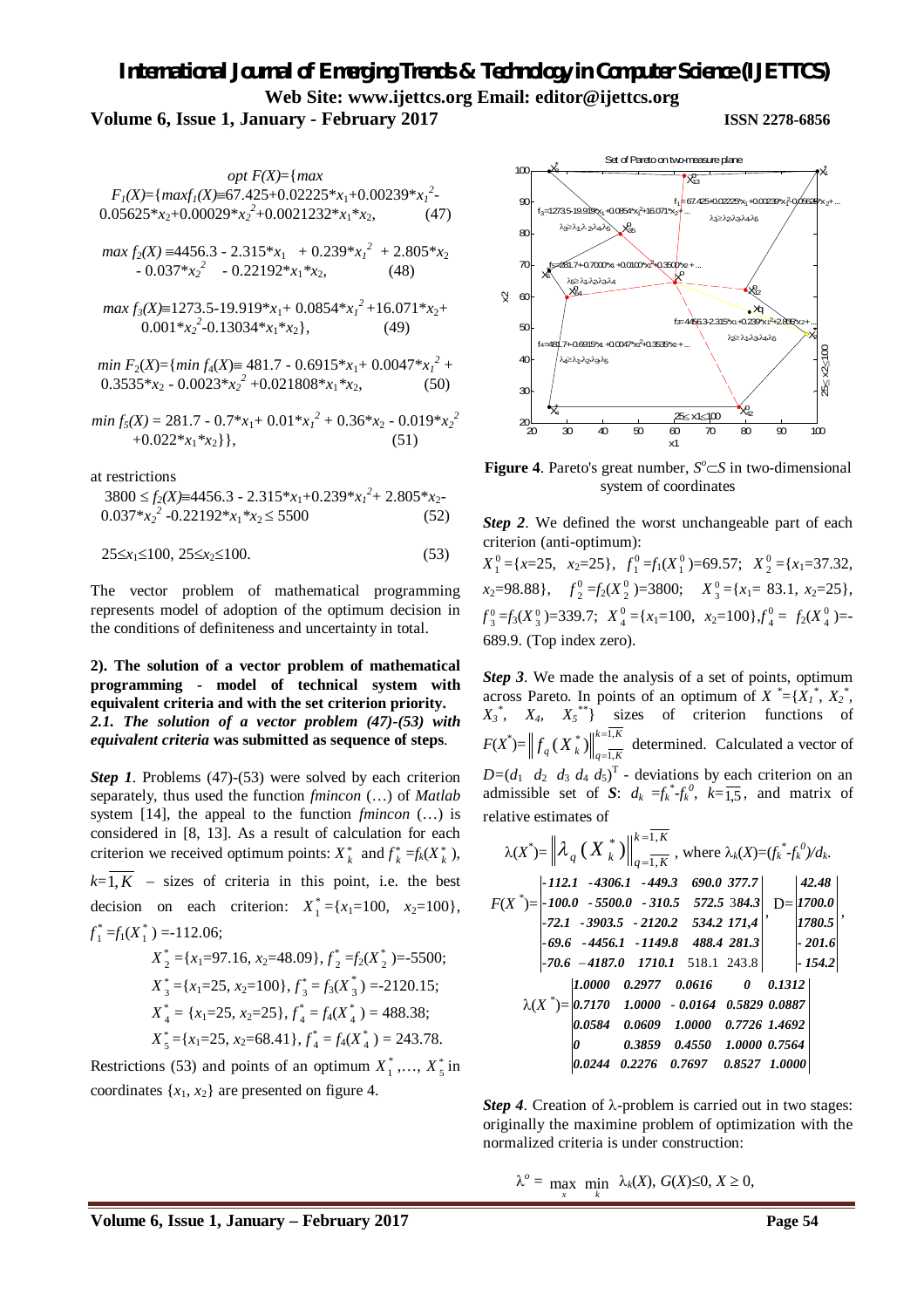## **Volume 6, Issue 1, January - February 2017 ISSN 2278-6856**

which at the second stage was transformed to a standard problem of mathematical programming  $(\lambda$ -problem):

 $\lambda^o = \max \lambda,$  (54)

at restrictions  
(67.4+0.02225 
$$
^{*}x_1
$$
 + 0.0024  $^{*}x_1^2$  – 0.05625  $^{*}x_2$  +

$$
\lambda \cdot \underline{\hspace{1cm} +0.00029 \, {}^*\! x_2^2 + 0.002123 \, {}^*\! x_1 {}^*\! x_2 \cdot f_1^{\, \circ})} \leq 0, \qquad (55)
$$

$$
(4456.3 - 2.315 \cdot x_1 + 0.239 \cdot x_1^2 +
$$
  

$$
\lambda - 2.605 \cdot x_2 - 0.037 \cdot x_2^2 - 0.222 \cdot x_1 \cdot x_2 - f_2^o \le 0,
$$
 (56)

$$
(1273.5-19.92*x_1 + 0.0854*x_1^2 + 16.07*x_2 +
$$

$$
\lambda - \frac{+0.01 * x_2^2 - 0.1303 * x_1 * x_2 - f_3^{\circ}}{f_3^* - f_3^{\circ}} \le 0,
$$
 (57)

$$
(481.7 \cdot 0.6915 \cdot x_1 + 0.0047 \cdot x_1^2 + 0.3535 \cdot x_2 - 0.0023 \cdot x_2^2 + 0.0218 \cdot x_1 \cdot x_2 - f'_4) \le 0, (58)
$$

$$
\begin{array}{r}\n\hline\n\text{1.6023} \quad x_2 + 0.0216 \quad x_1 \quad x_2 - y_4 \quad y \to 0, \\
\hline\nf_4^* - f_4^0\n\end{array}
$$
\n
$$
\begin{array}{r}\n(281.7 - 0.7 * x_1 + 0.01 * x_1^2 + 0.36 * x_2 - \\
0.010 * x_2^2 + 0.022 * x_1 \quad x_2 \quad y \le 0\n\end{array}
$$
\n
$$
\begin{array}{r}\n(56.7 * x_1 + 0.01 * x_1^2 + 0.022 * x_1 \quad y \le 0\n\end{array}
$$

$$
\lambda - \frac{0.019 \cdot x_2^2 + 0.022 \cdot x_1 \cdot x_2 - f_s^o)}{f_s^* - f_s^o} \le 0, \qquad (59)
$$

$$
3800 \le f_2(x) \le 5500; 0 \le \lambda \le 1, 25 \le x_1 \le 100, 25 \le x_2 \le 100, (60)
$$

where the vector of unknown had dimension of *N*+1:  $X = \{x_1, \ldots, x_N, \lambda\}$ . Appeal to function fmincon(), [15]: [Xo,Lo]=fmincon('Z\_TehnSist\_4Krit\_L',X0,Ao,bo,Aeq, beq,lbo,ubo, 'Z\_TehnSist\_LConst',options).

As a result of the solution of a vector problem of mathematical programming (61)-(66) at equivalent criteria and  $\lambda$ -problem corresponding to it (54)-(55) received:

 $X^o = \{X^o, \lambda^o\} = \{X^o = \{x_1 = 60.36, x_2 = 64.52, \lambda^o = 0.3236\}$  - an optimum point – design data of technical system, point *X o* is presented in figure 1;

 $f_k(X^o)$ ,  $k = \overline{1, K}$  - sizes of criteria (characteristics of technical system):

$$
{f_1(X^o)=83.3, f_2(X^o)=4350.1, f_3(X^o)=915.8, f_4(X^o)=555.2, \quad f_5(X^o)=305.7};
$$
 (61)

 $\lambda_k(X^o)$ ,  $k = \overline{1, K}$  - sizes of relative estimates:

$$
\{\lambda_1(X^0)=0.3236, \lambda_2(X^0)=0.3236, \lambda_3(X^0)=0.3236, \lambda_4(X^0)=0.6683, \lambda_5(X^0)=0.5984\};
$$
\n(62)

 $\lambda^{\circ}$ =0.3236 is the maximum lower level among all relative estimates measured in relative units:

 $\lambda^{\circ}$ =min ( $\lambda_1(X^{\circ}), \lambda_2(X^{\circ}), \lambda_3(X^{\circ}), \lambda_4(X^{\circ}), \lambda_5(X^{\circ})$ )=0.3236. A relative assessment -  $\lambda^{\circ}$  call the guaranteed result in relative units, i.e.  $\lambda_k(X^o)$  and according to the characteristic of technical  $f_k(X^o)$  system it is impossible to improve, without worsening thus other characteristics.

**Volume 6, Issue 1, January – February 2017 Page 55**

We will notice that according to the theorem 1, in  $X^{\circ}$  point criteria 1, 2, 3 are contradictory. This contradiction is defined by equality of  $\lambda_I(X^o) = \lambda_2(X^o) = \lambda_3(X^o) = \lambda_3^o = 0.3236$ , and other criteria an inequality of  $\{\lambda_4(X^{\circ})=0.6683,$  $\lambda_5(X^{\circ}) = 0.5984$ }> $\lambda^{\circ}$ .

Thus, the theorem 1 forms a basis for determination of correctness of the solution of a vector task. In a vector problem of mathematical programming, as a rule, for two criteria equality is carried out:

 $\lambda^o = \lambda_q(X^o) = \lambda_p(X^o)$ ,  $q, p \in K$ ,  $X \in S$ , (in our example of such criteria three)

and for other criteria is defined as an inequality:

 $\lambda^o \leq \lambda_k(X^o)$   $\forall k \in \mathbf{K}, q \neq p \neq k.$ 

In an admissible set of points of *S* formed by restrictions (60), optimum points  $X_1^*$ ,  $X_2^*$ ,  $X_3^*$ ,  $X_4^*$ ,  $X_5^*$  united in a contour, presented a set of points, optimum across Pareto, to  $S^{\circ} \subset S$ . For specification of border of a great number of Pareto calculated additional points:  $X_{12}^o$ ,  $X_{13}^o$ ,  $X_{35}^o$ ,  $X_{54}^o$ ,  $X_{42}^o$  which lie between the corresponding criteria.

Points:  $X_{12}^o$ ,  $X_{13}^o$ ,  $X_{35}^o$ ,  $X_{54}^o$ ,  $X_{42}^o$  are presented in figure 4. Coordinates of these points, and also characteristics of technical system in relative units of  $\lambda_1(X)$ ,  $\lambda_2(X)$ ,  $\lambda_3(X)$ ,  $\lambda_4(X)$ ,  $\lambda_5(X)$  are shown in figure 5 in three measured space, where the third axis of  $\lambda$  - a relative assessment.



**Figure 5**. The solution of  $\lambda$ -problem in three-dimensional system of coordinates of  $x_1$ ,  $x_2$  and  $\lambda$ .

### **Collectively, the submitted version:**

- point of the optimum  $X^o = \{X^o, \lambda^o\} = \{X^o = \{x_1, x_2\},\}$ *o* };
- characteristics of  $f_1(X^0)$ ,  $f_2(X^0)$ ,  $f_3(X^0)$ ,  $f_4(X^0)$ ,  $f_5(X^0)$ ;
- relative estimates of  $\lambda_1(X^o)$ ,  $\lambda_2(X^o)$ ,  $\lambda_3(X^o)$ ,  $\lambda_4(X^o)$ ,  $\lambda_5(X^o);$
- maximum  $\lambda^o$  relative level such that  $\lambda^o \leq \lambda_k(X^o)$   $\forall k$  $\in$  **K** - there is *an optimum decision at equivalent criteria* (characteristics), and procedure of receiving is *adoption of the optimum decision at equivalent criteria* (characteristics).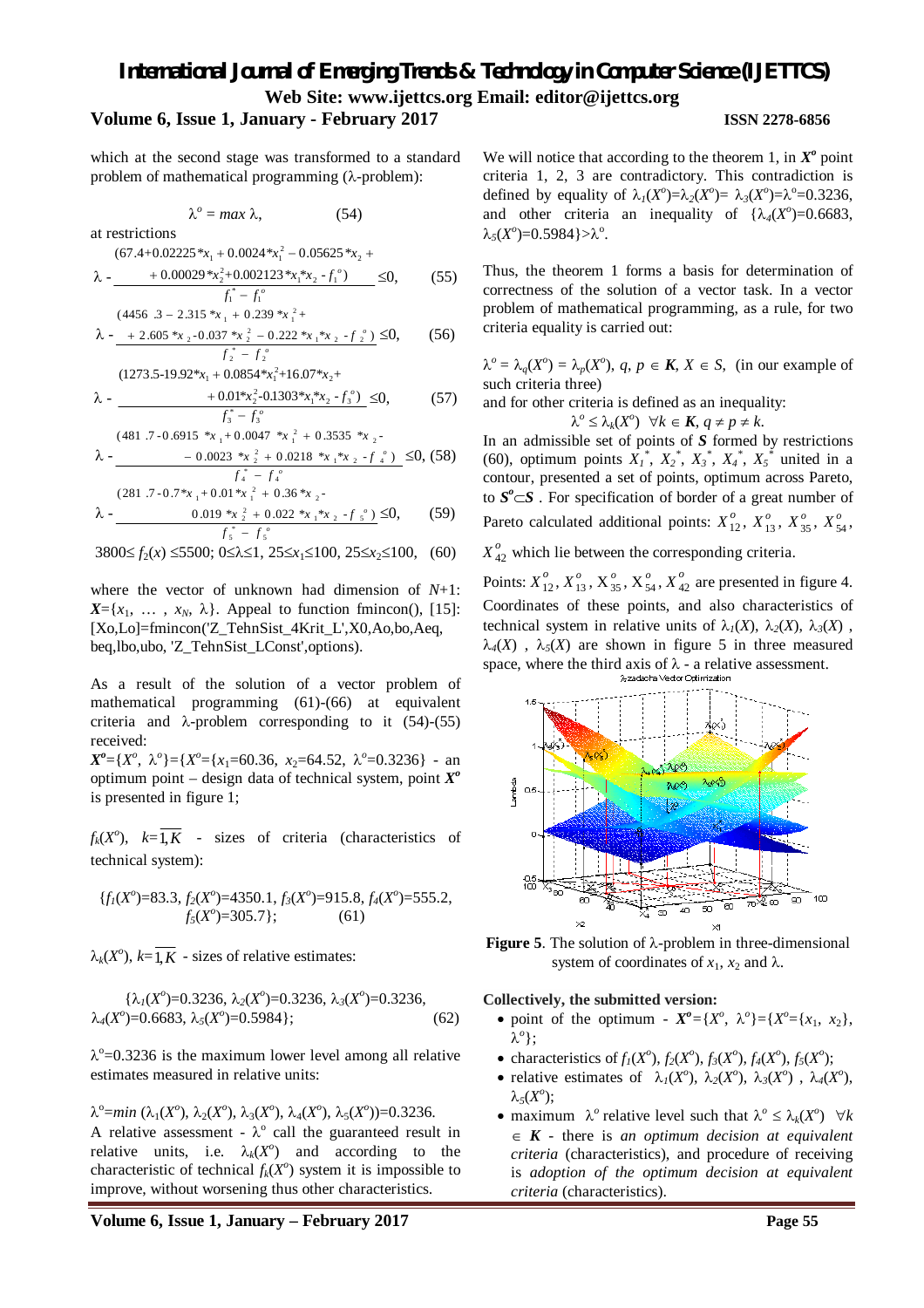## **Volume 6, Issue 1, January - February 2017 ISSN 2278-6856**

Under a condition, "*that*, … *if*" the set of optimal solutions can be received. Receiving a set of optimal solutions and commitment (unique) solutions have a procedure for making optimal decisions at the equivalent criteria (characteristics).

## **5.CONCLUSIONS**

The problem of optimal decision making in complex economic, technical systems on some set of functional characteristics is one of the most important problems of the system analysis and designing. In work are provided: a) new methods of vector optimization; b) methodology of creation of mathematical model of an economic system and its decision; c) methodology of creation of mathematical model of technical system in the conditions of definiteness and uncertainty in the form of a vector task of mathematical programming. In case of creation of characteristics in the conditions of uncertainty regression methods of transformation of information are used. The methodology of modeling and adoption of the optimal solution is based on normalization of criteria and the principle a maximine. This methodology has system nature and can be used when modeling both economic, and technical systems. Authors are ready to participate in the solution of vector problems of linear and nonlinear programming

## **References**

- [1] ParetoV. Cours d'Economie Politique. Lausanne: Rouge, 1896.
- [2] Krasnoshchekov, P. S., Morozov, V. V., Popov, N. M. and Fedorov, V. V., "Hierarchical design schemes and decompositional numerical methods", Journal of Comput. Syst. Sci. Int. Vol. 40, No. 5, 2001, pp.754- 763.
- [3] Podinovskii, V. V. "Analysis of Multicriteria Choice Problems by Methods of the Theory of Criteria Importance, Based on Computer Systems of Decision\_Making Support," Comput. Syst. Sci. Int. 47, 221, 2008.
- [4] Mashunin, Yu. K, Methods and Models of Vector Optimization, Nauka, Moscow, 1986, 146 p. (in Russian).
- [5] Mashunin, Yu. K., and Levitskii, V. L., Methods of Vector Optimization in Analysis and Synthesis of Engineering Systems. Monograph. DVGAEU, Vladivostok, 1996. 131 p. (in Russian).
- [6] Mashunin, Yu. K. Solving composition and decomposition problems of synthesis of complex engineering systems by vector optimization methods. Comput. Syst. Sci. Int. 38, 421–426, 1999.
- [7] Mashunin Yu. K. Engineering system modelling on the base of vector problem of nonlinear optimization //Control Applications of Optimization. Preprints of the eleventh IFAC International workshop. CAO

2000. July 3-6, 2000. Saint - Petersburg, 2000. р.145- 149.

- [8] Mashunin K. Yu., and Mashunin Yu. K. "Simulation Engineering Systems under Uncertainty and Optimal Descision Making". Journal of Comput. Syst. Sci. Int. Vol. 52. No. 4. 2013. 519-534.
- [9] Mashunin Yu.K. Mashunin K.Yu. Modeling of technical systems on the basis of vector optimization (1. At equivalent criteria) / International Journal of Engineering Sciences & Research Technology. 3(9): September, 2014. P. 84-96 .
- [10] Mashunin Yu.K. Mashunin K.Yu. Modeling of technical systems on the basis of vector optimization (2. with a Criterion Priority) / International Journal of Engineering Sciences & Research Technology. 3(10): October, 2014. P. 224-240.
- [11]Mashunin Yu.K. "Vector optimization a mathematical apparatus of system optimal decisionmaking in economic and technical systems (1. Method)". Oxford Review of Education and science.
- Oxford University Press, 2015. 1(9). P. 187–196.<br>Mashunin Yu.K. "Vector optimization [12] Mashunin Yu.K. "Vector optimization mathematical apparatus of system optimal decisionmaking in economic and technical systems (1. Practik)". Oxford Review of Education and science. Oxford University Press, 2015. 1(9). P. 197–210.
- [13]Yu. K. Mashunin, K. Yu. Mashunin Simulation and Optimal Decision Making the Design of Technical Systems // American Journal of Modeling and Optimization. 2015. Vol. 3. No 3, 56-67.
- [14]Mashunin Yu.K. Methodology of information Design of technical systems on the basis of Vector optimization. IPASJ International Journal of Computer Science. 2016. Vol. 4. Issue 9. P.17–35.
- [15]Mashunin Yu. K. Control Theory. The mathematical apparatus of management of the economy. Logos. Moscow. 2013, 448 p. (in Russian).
- [16]Mashunin Yu. K. The theory and modeling of the market on the basis of vector optimization. – M.: University book. 2010. 348 p. (in Russian).
- [17]Mashunin Yu. K. , Mashunin I. A. Forecasting the development of the regional economy on the basis of the input –output tables// Region economy – 2014. - № 2. p.276-289. (in Russian).
- [18]Mashunin Yu. K. Modeling of investment processes in region economy. LAP LAMBERT Academic Publishing. 2014. 352 p.
- [19]Mashunin Yu. K., Mashunin I. A. Innovative model of development of the industrial enterprise // Global challenges in economy and development of the industry (INDUSTRY-2016): works of scientific and practical conference with foreign participation on March 21-23 2016/under edition of the Doctor of Economics, the prof. A.V. Babkin. \_ SPb. Publishing house Politekhn university.. 2016. С. 440-454.